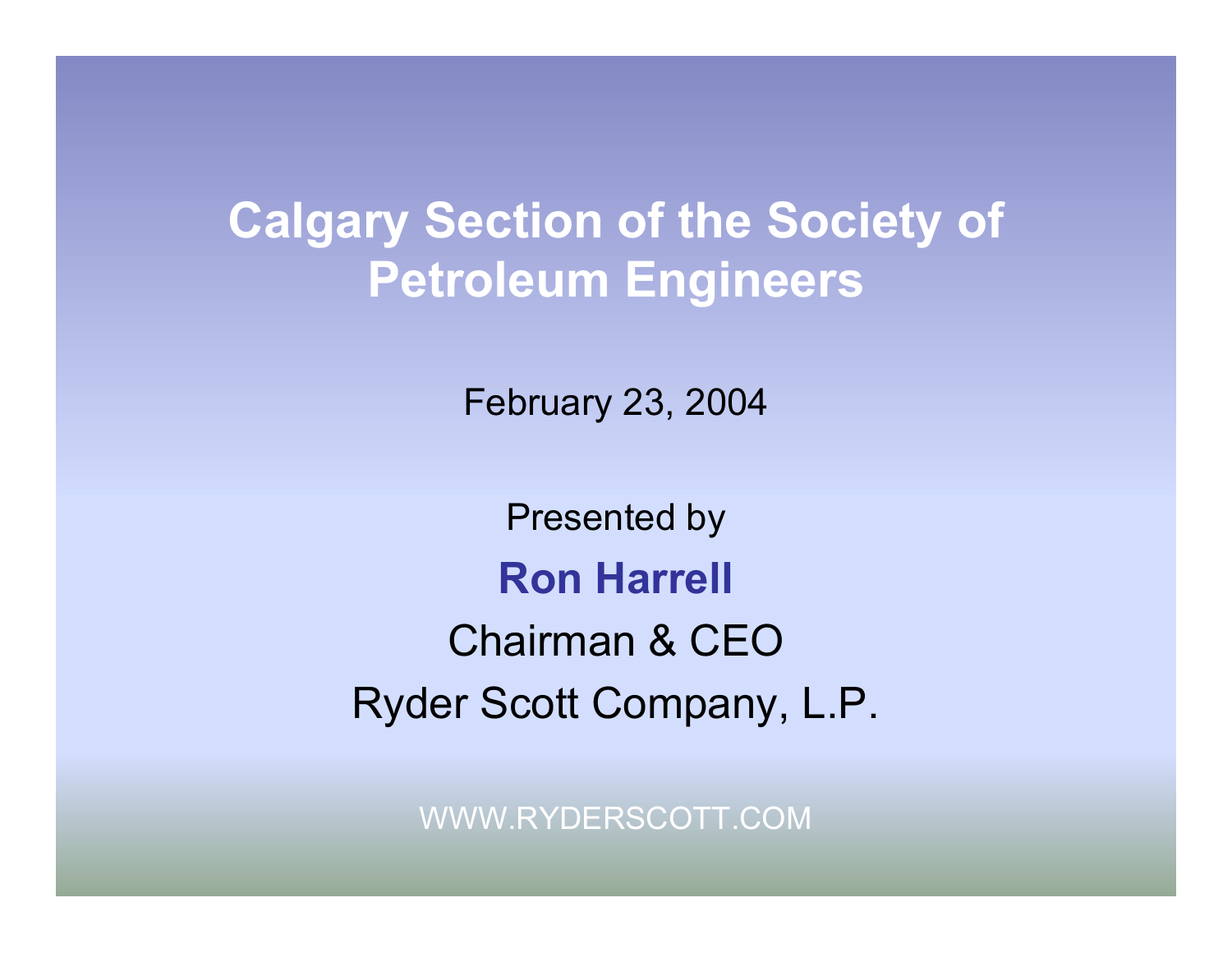#### **DISCLAIMER:**

• The information presented herein represents informed opinions about U.S. SEC reserves reporting regulations but does not purport to be identical to advice to be obtained from the SEC.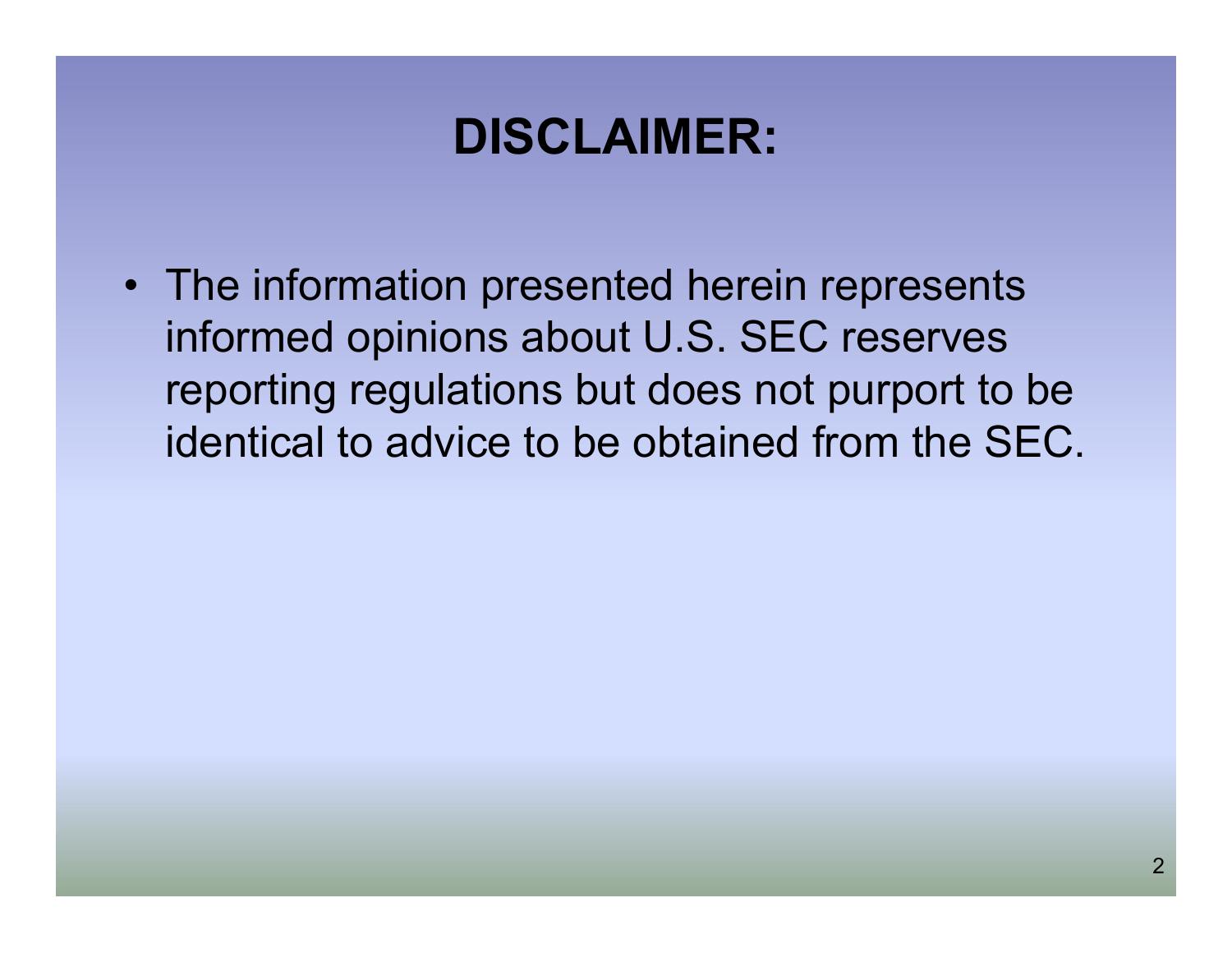#### Introduction and Background Introduction and Background

# **What we know?**

## **What we do not know?What we do not know?**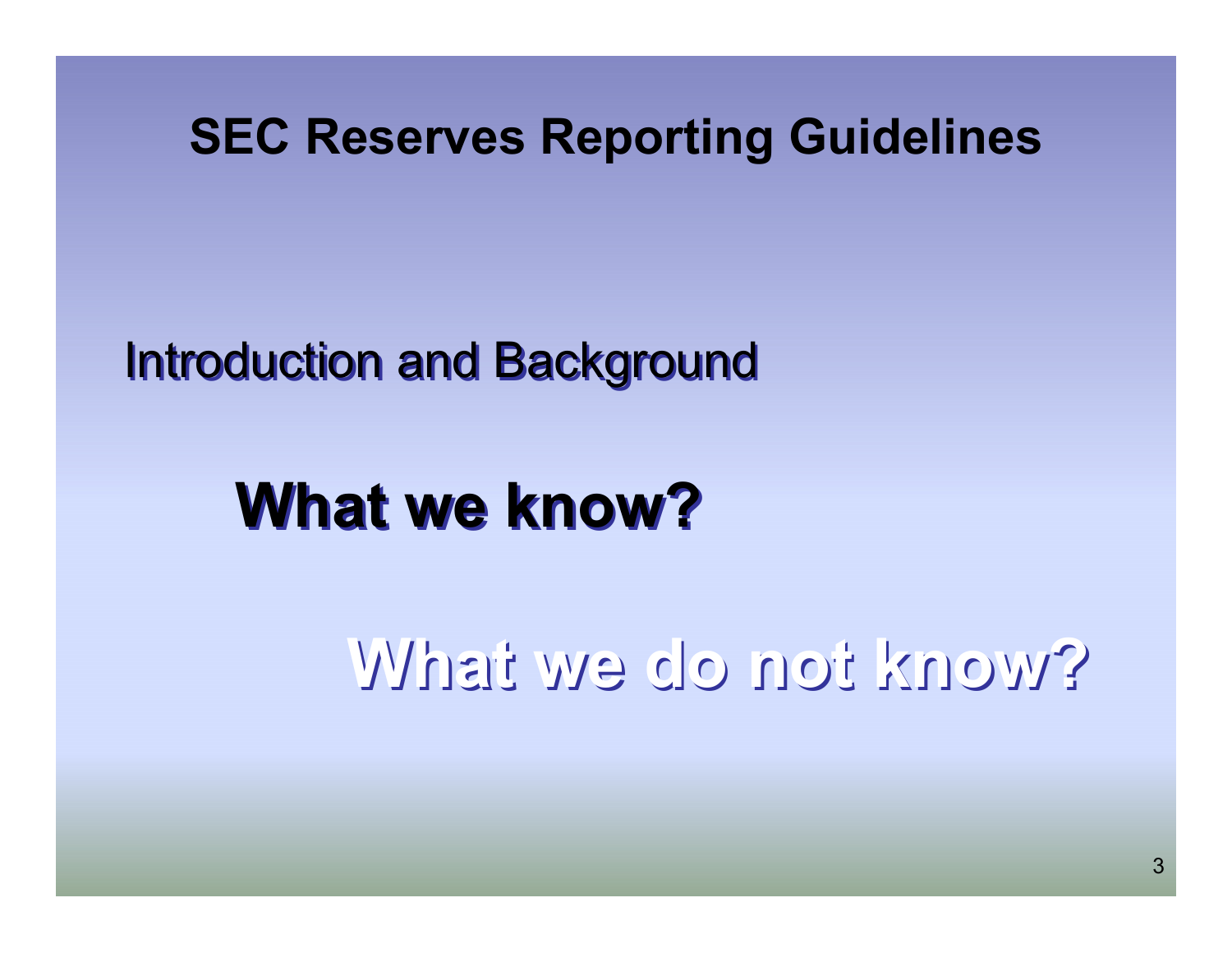- Information Sources for presentation
	- developed through study of Rule 4-10 of SEC regulation S-X
	- subsequent Staff Accounting Bulletins (STABs)
	- staff correspondence with RSC clients and
	- information gleaned from 4 years of SPEE-sponsored Forums dedicated to a better understanding of SEC reserves definitions.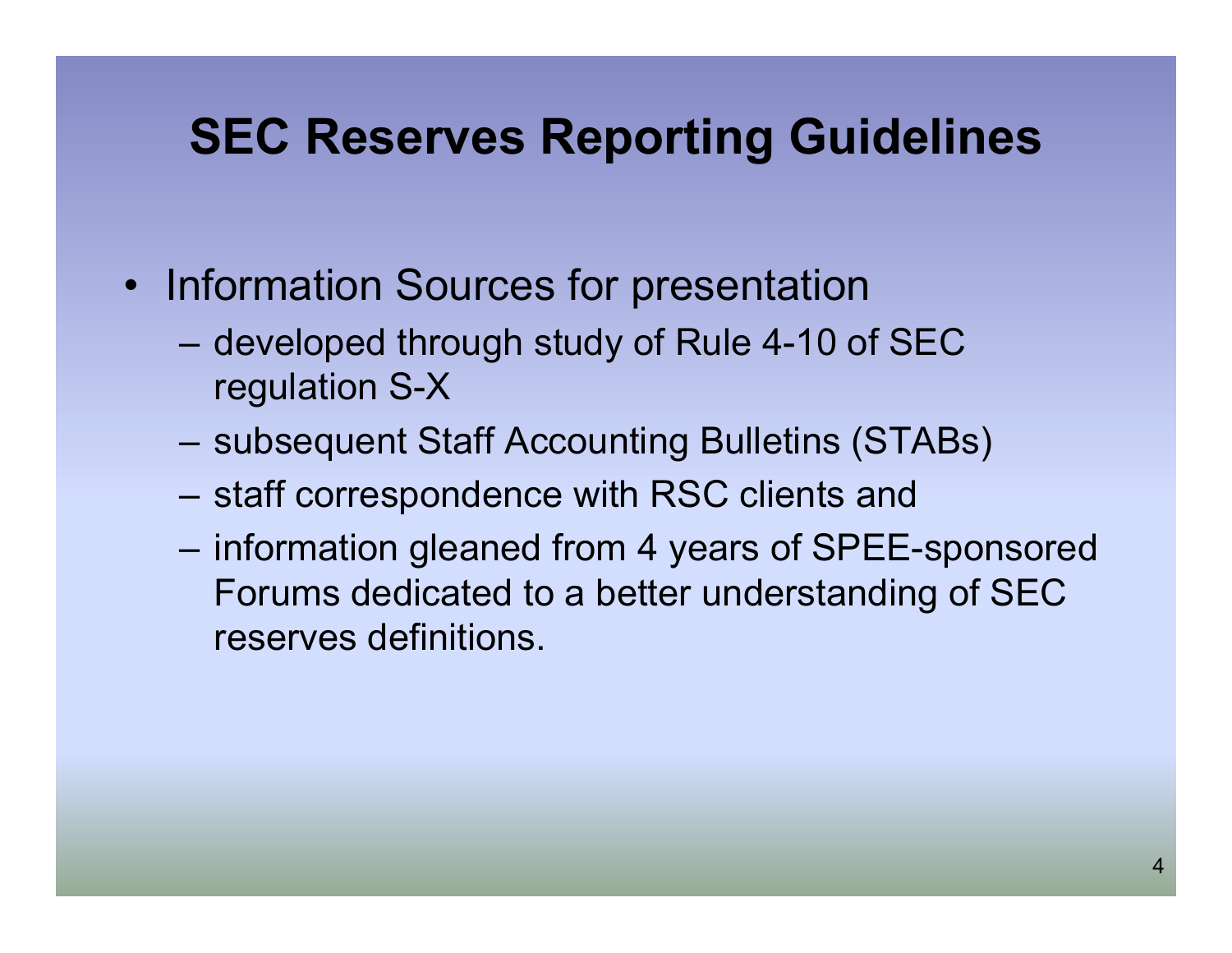- • Background of SPEE Forums
	- Grew out of conversations with SEC staff in early 2000
	- Forum designed to have industry personnel present "cases" that would highlight issues related to classification of proved reserves
	- Typical topics included in cases

| <b>LKH</b>  | <b>HKO</b>               |
|-------------|--------------------------|
| 3-D Seismic | <b>CBM</b>               |
| <b>Puds</b> | Simulation               |
| <b>PSCs</b> | <b>Enhanced Recovery</b> |
| Pricing     | Abandonment              |
| Cost        | <b>OPEX</b>              |
| CAPEX, Etc. |                          |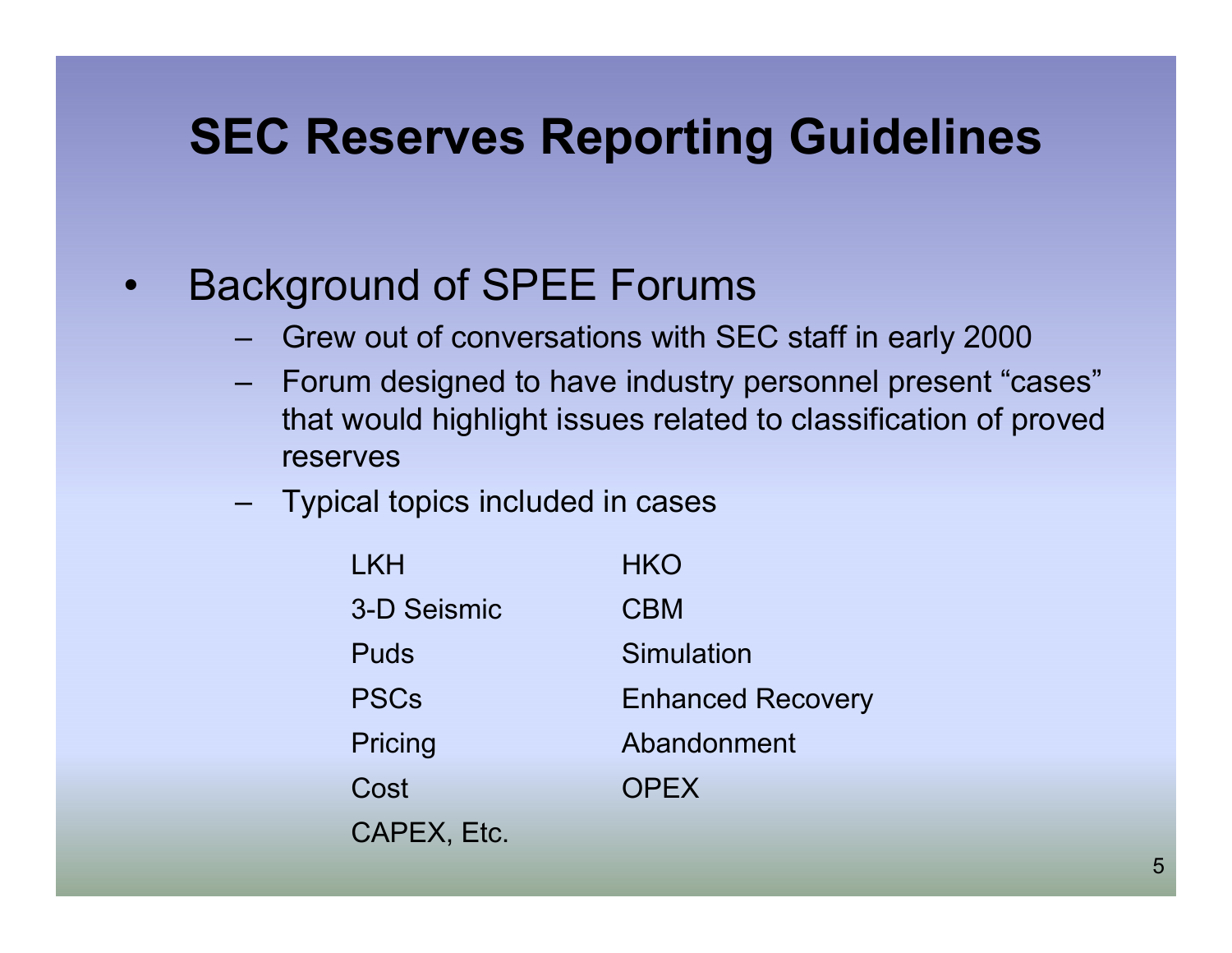#### • History of SPEE Forums

- Year 2000, about 70 attendees, mostly independents and consultants
- Year 2001, about 120 people including one or two majors
- Year 2002, 170 attendees, many major oil companies
- Year 2003, 209 registrants including most of the larger consultants, and reserves managers from most of the integrated oil companies including the UK, France, Italy, Australia, and Canada,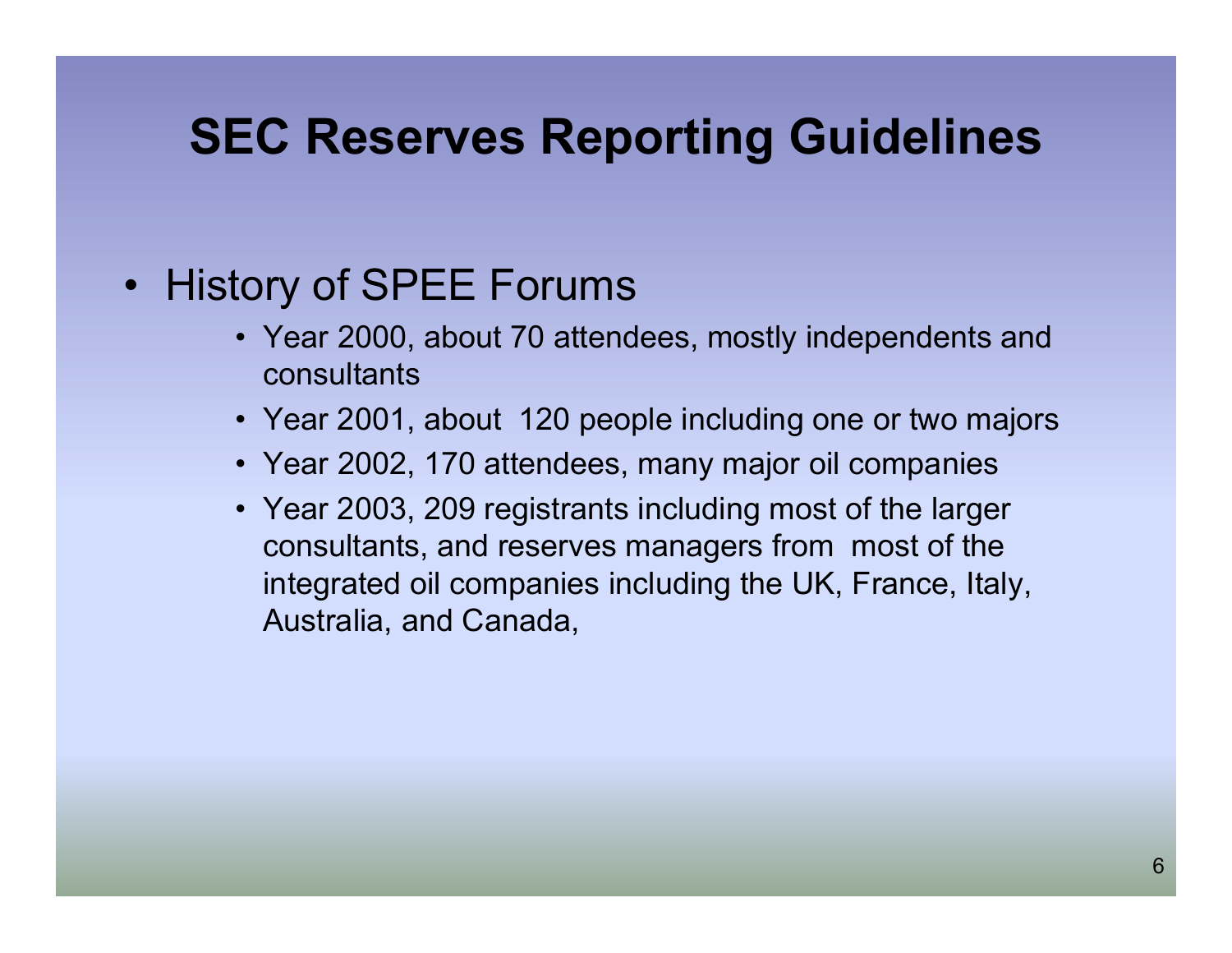- SEC Input into SPEE Forums
	- The two SEC engineers both joined the SEC in early 1999.
		- Ron Winfrey is a physics graduate of the University of Oklahoma and worked for about 20 years with Ramsay Engineering Consultants in Oklahoma City
		- Jim Murphy is a Petroleum Engineering graduate of the University of Houston, worked for ARCO, Butler Consultants and DOE
		- Their supervisor is Roger Schwall, Assistant Director of the Office of Corporate Finance of the SEC since 1996.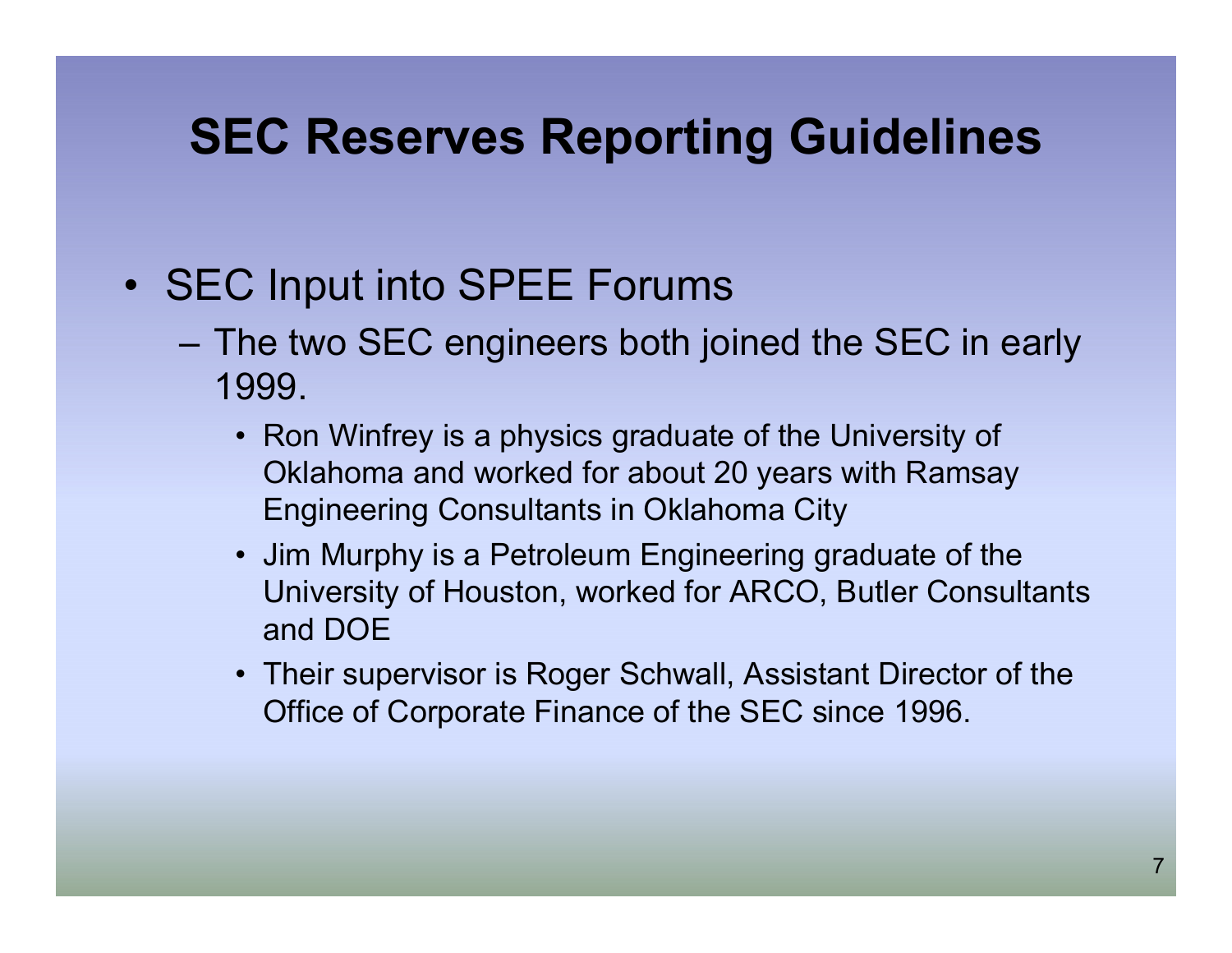- The Sarbanes-Oxley act of 2002 (SOX) is the most significant securities legislation since the Securities Acts of 1933 and 1934
	- Does not contain the words, oil, gas, hydrocarbons or reserves
	- Terms clearly there by inference
	- Will lead to SEC reserves review of each public oil company at least once every three years
	- Establishes penalties for corporate officers for certain misrepresentations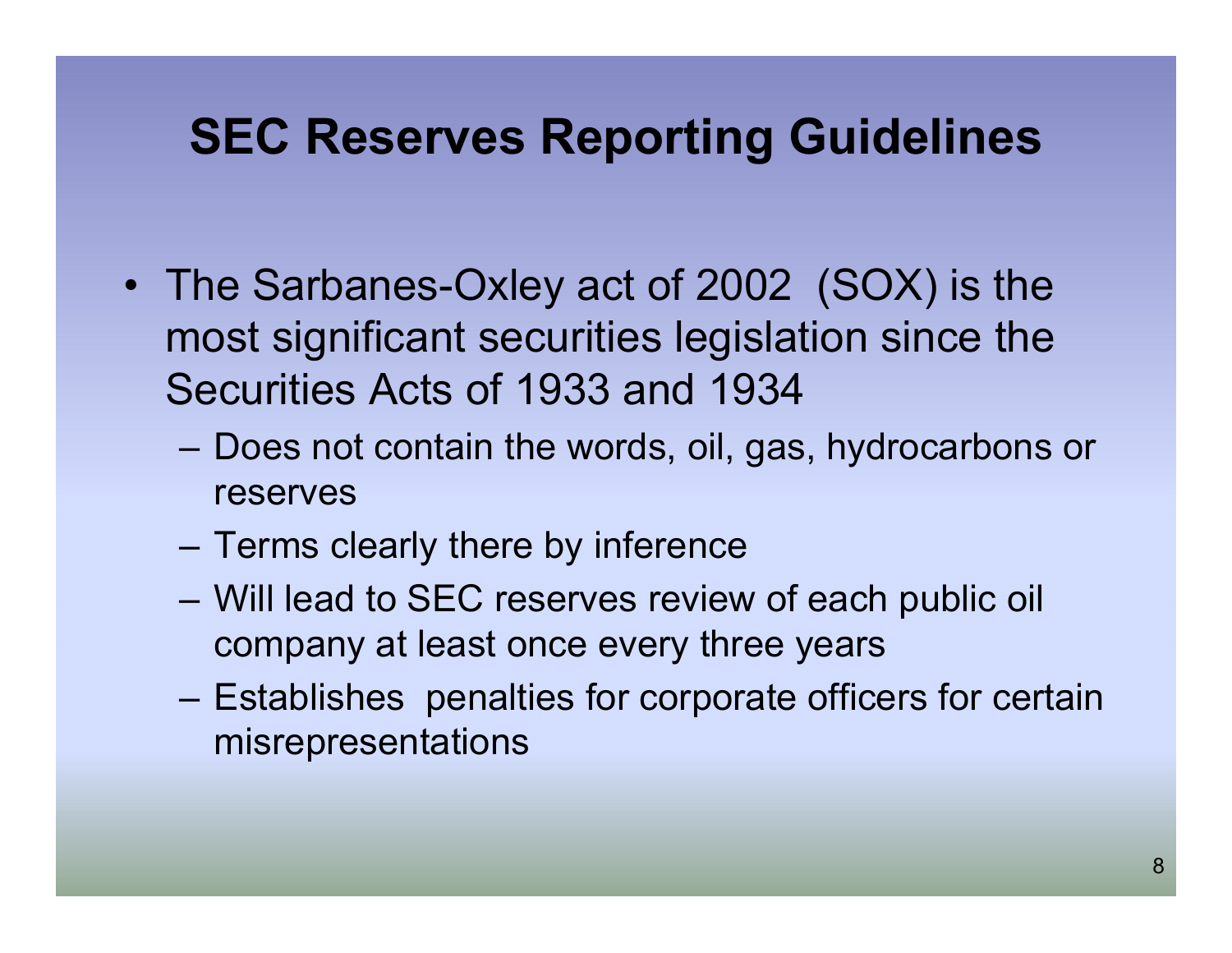- Informal Poll from 2003 SPEE Forum
	- 11 of 80 producer (majors and independents) representatives indicated their company had been requested to "de-book" reserves
	- poll not definitive, not scientific, may be distorted by more than one response from some companies.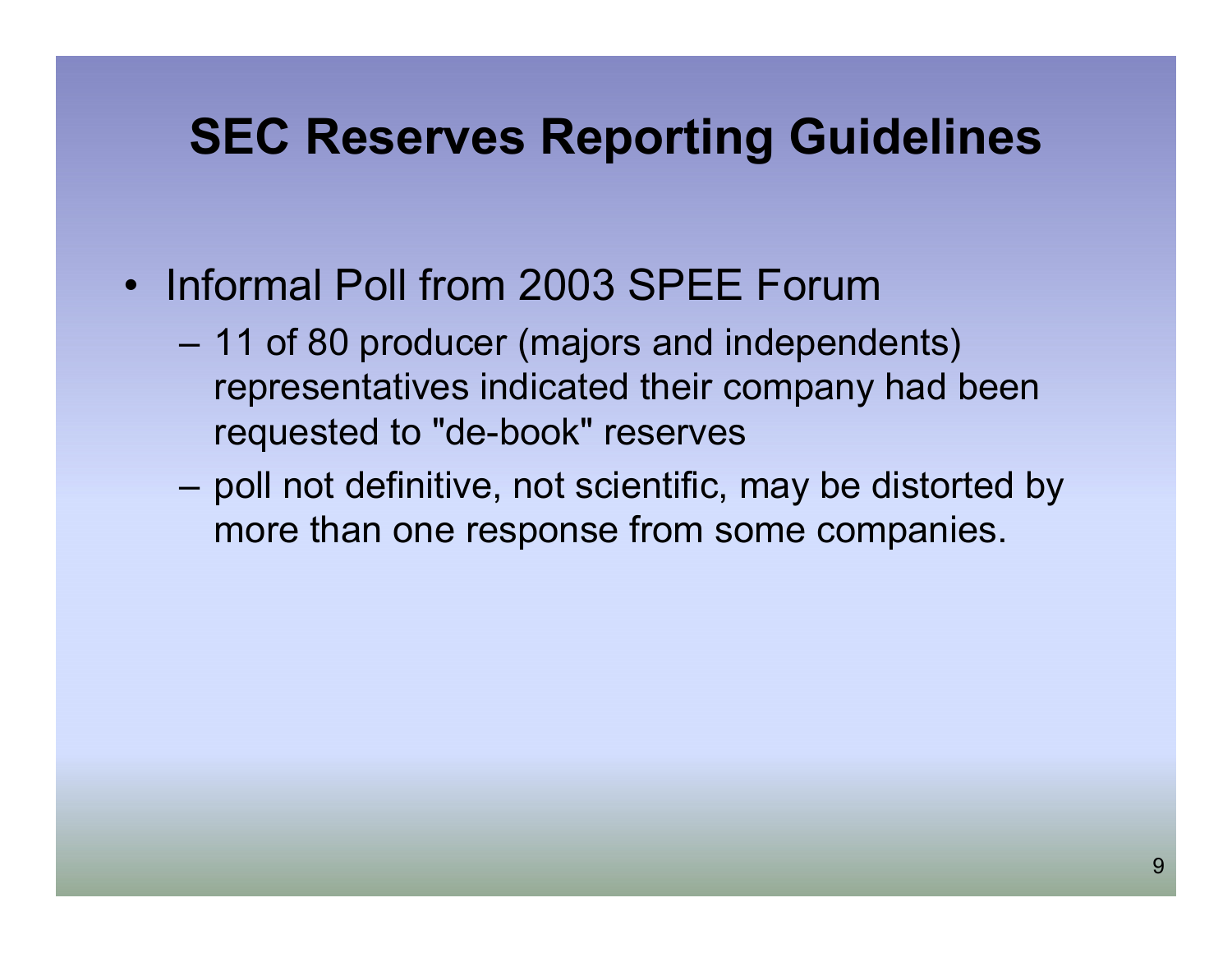- "De-booking" relates to
	- removal of certain volumes from subsequent SEC reports
- Restatement involves
	- correcting earlier reports to remove known errors
	- may trigger corporate penalties under SOX.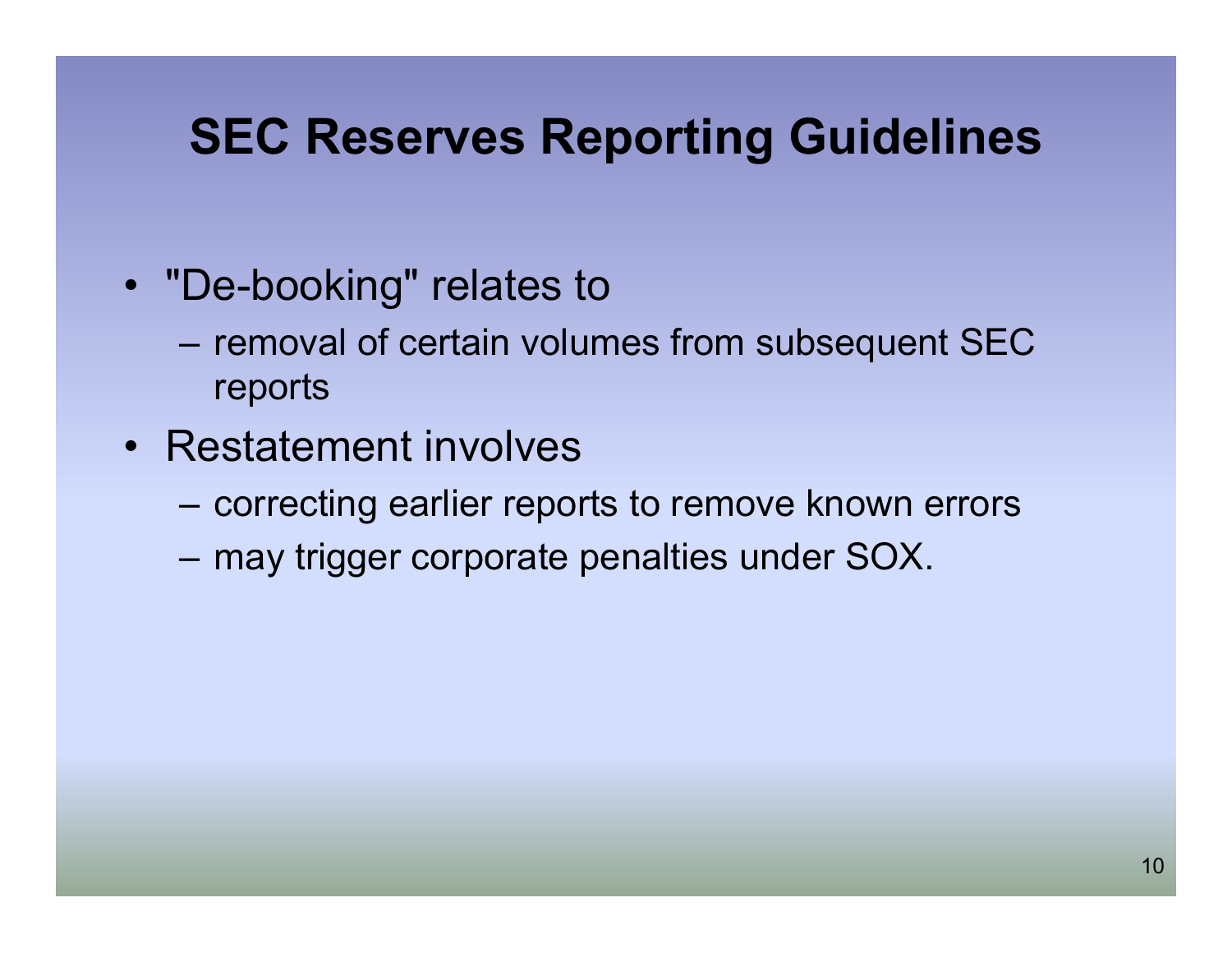- Reserves reviews by SEC may be triggered by
	- the calendar
	- by press releases
	- negative publicity
	- "whistle blowers" or
	- for other reasons.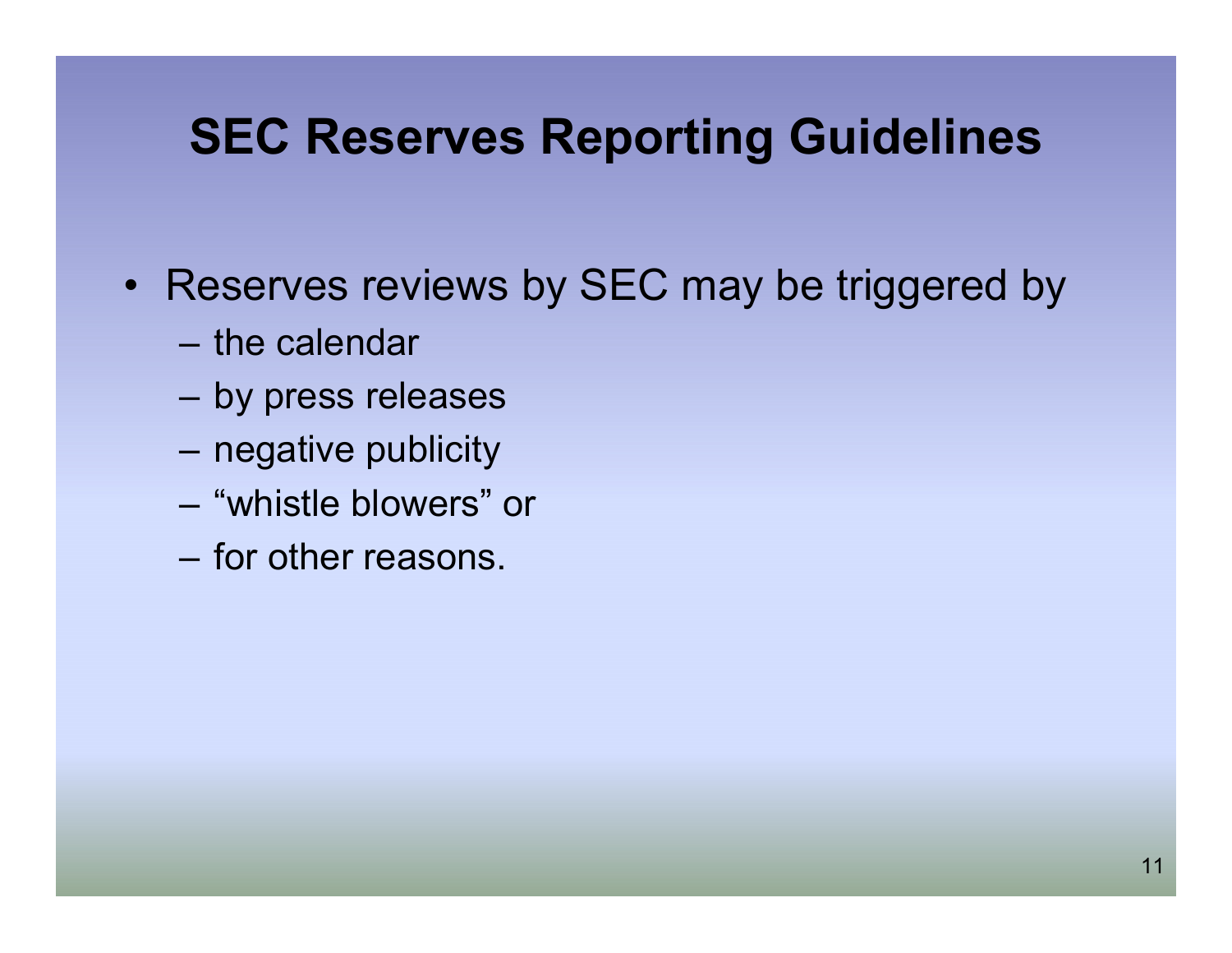- "Comment letters" from the SEC include:
	- a range of questions posed by accountants, lawyers and engineers designed to test the compliance of the company with SEC regulations
	- The first series of answers are typically followed by a smaller list of questions.
	- Iteration of letters may lead to request to restate previous filings, "de-booking" of reserves in subsequent reports or, simply, no more letters.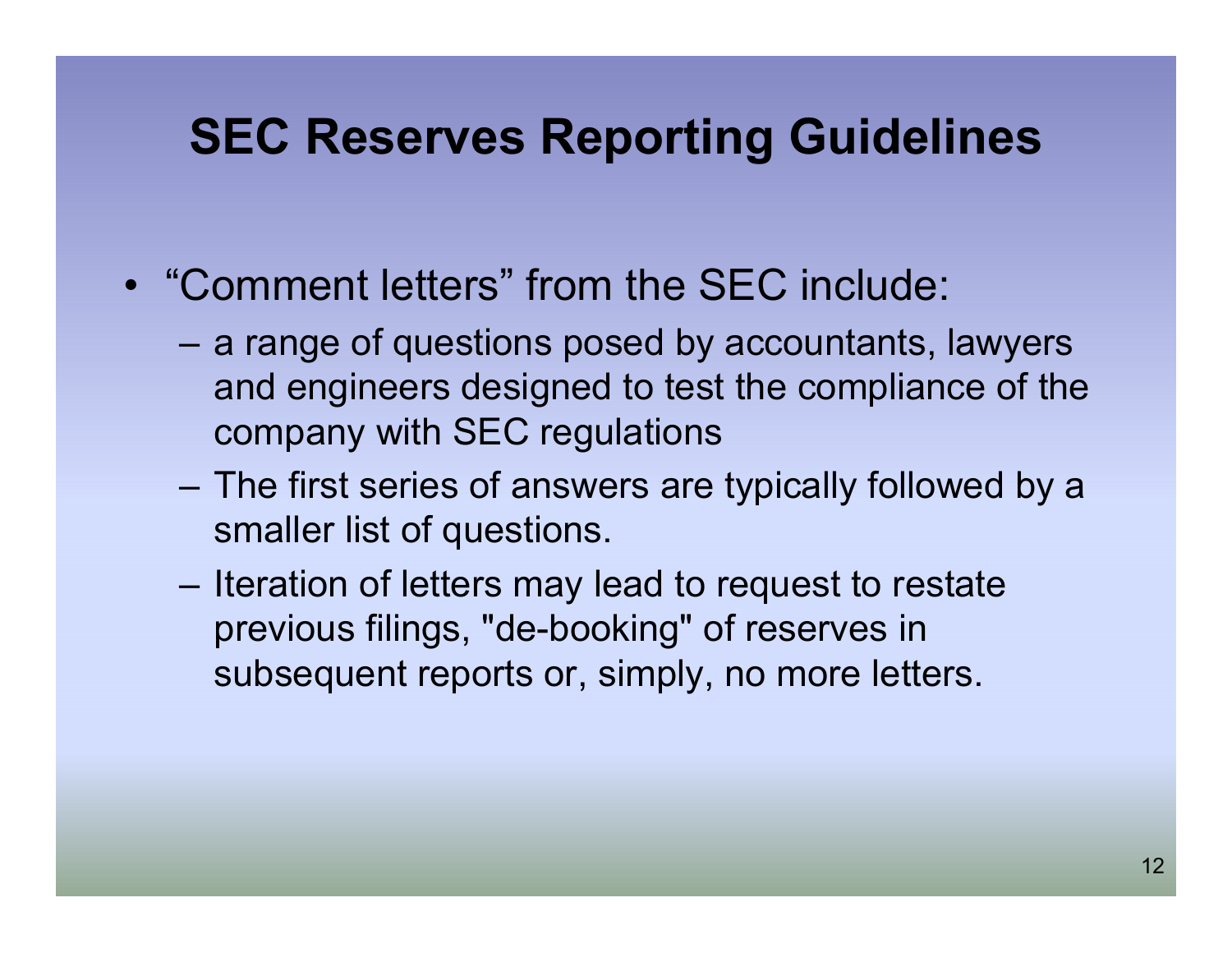- Typical SEC Staff question may be:
	- Please inform us of any circumstance where you have reported proved reserves located structurally below the lowest-known hydrocarbons as established through well logs and these additional reserves have not been confirmed through performance history.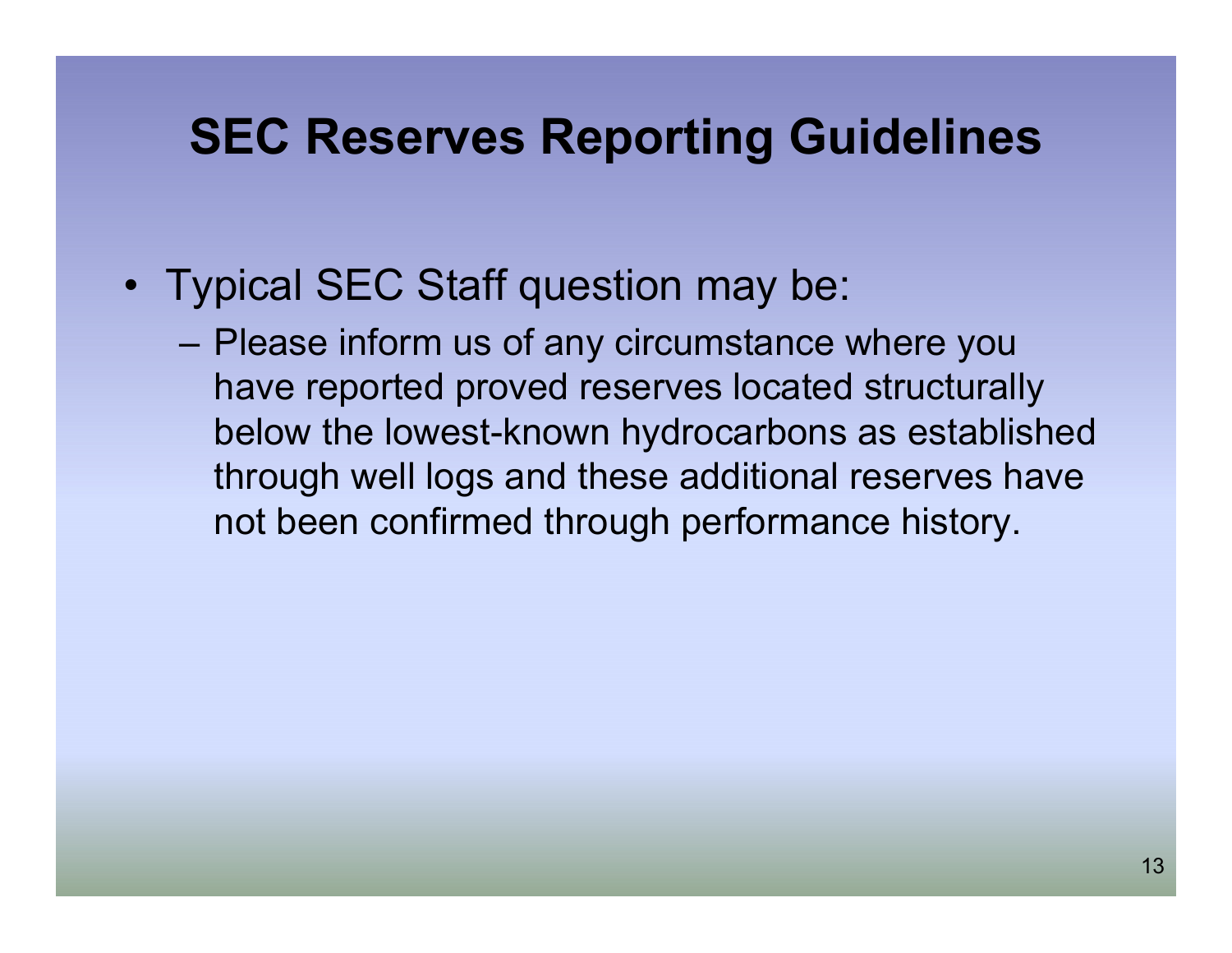- Another question may be:
	- Please inform us of any circumstances where your reported reserves and future income were estimated using prices other than those in effect on the last day of the year.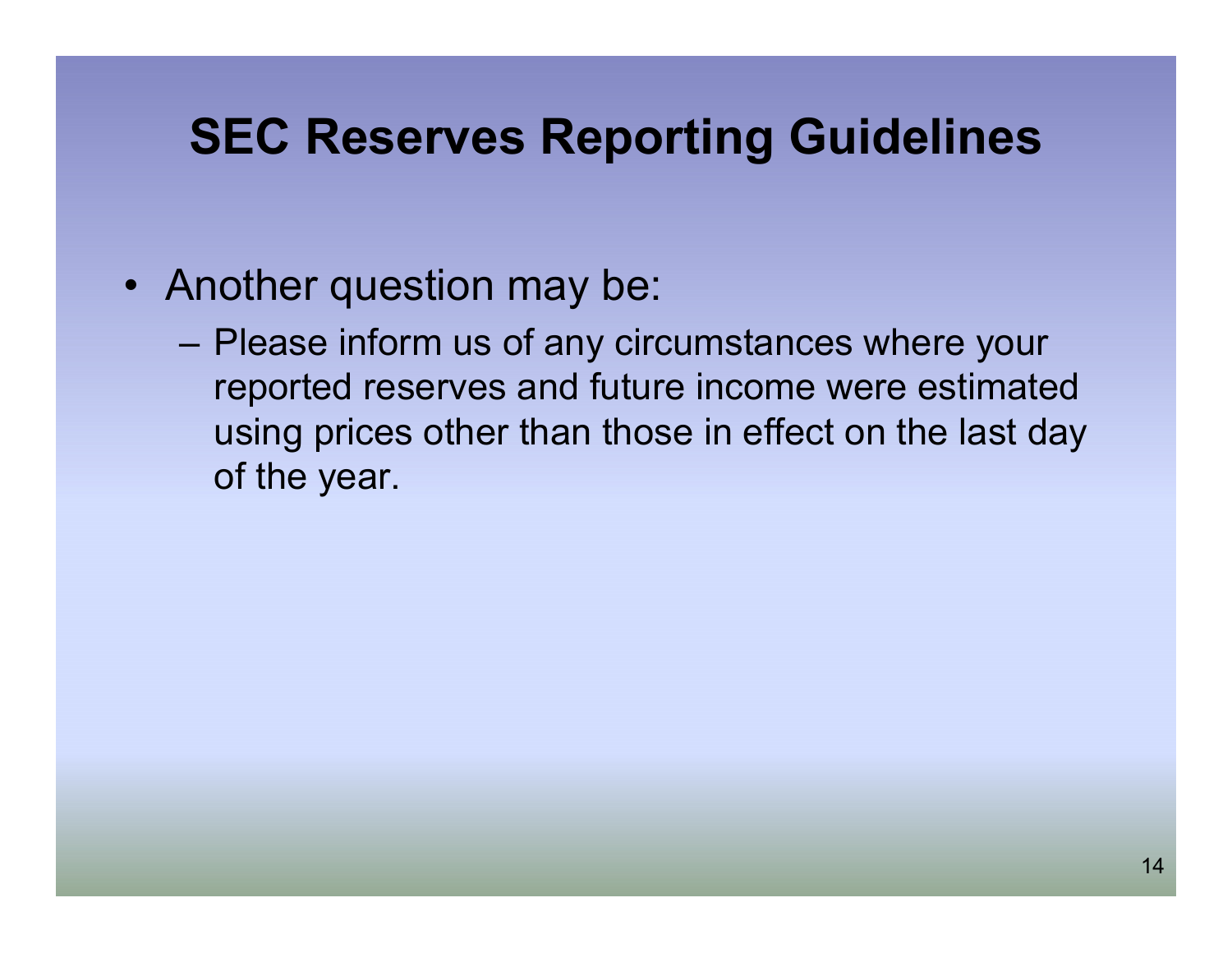- A common question asks:
	- Have you reported any undeveloped reserves attributable to well locations more than one offset location ("legal location") away from a commercial well?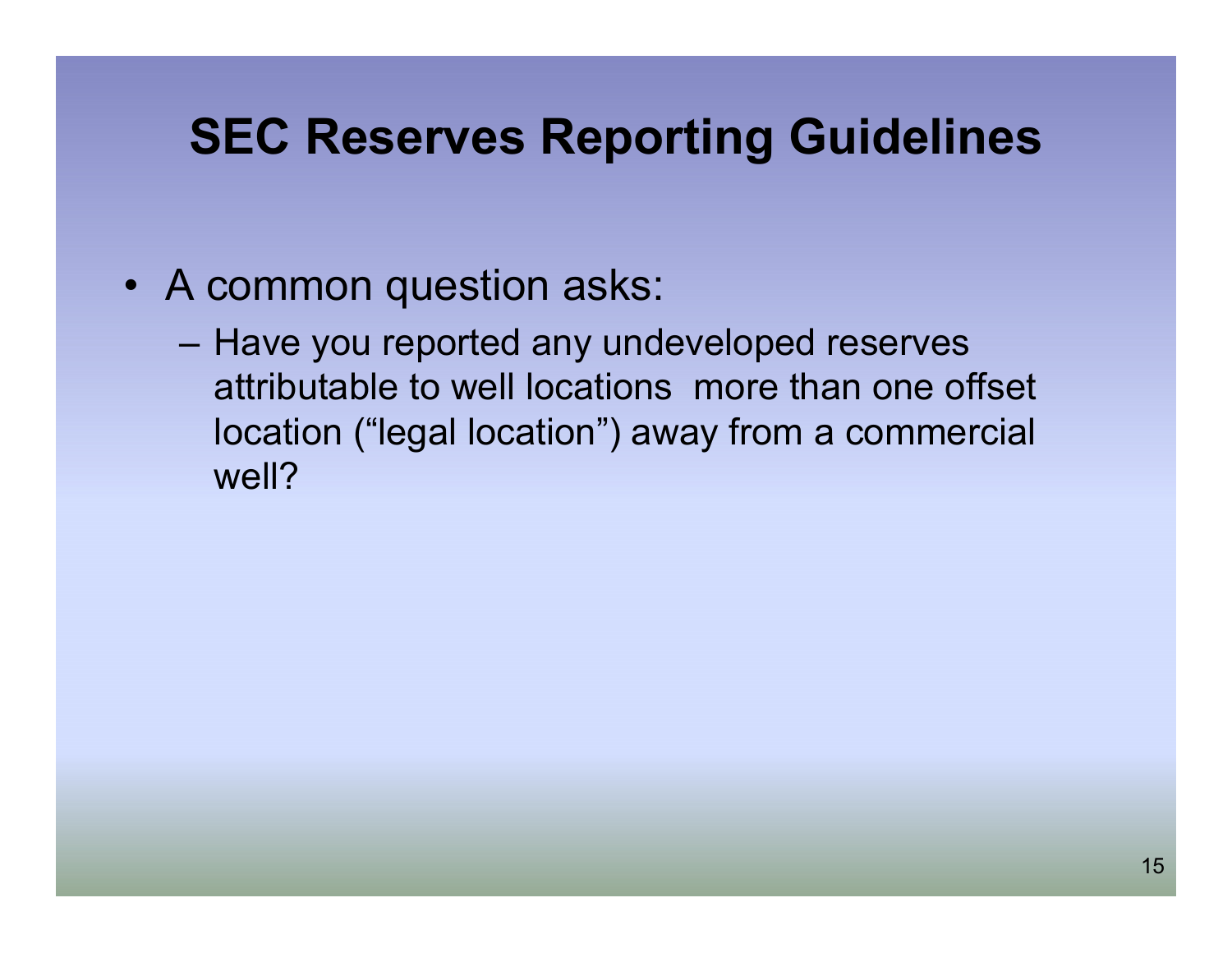- A recent letter posed the following:
	- Are performance bonuses linked to reserves increases?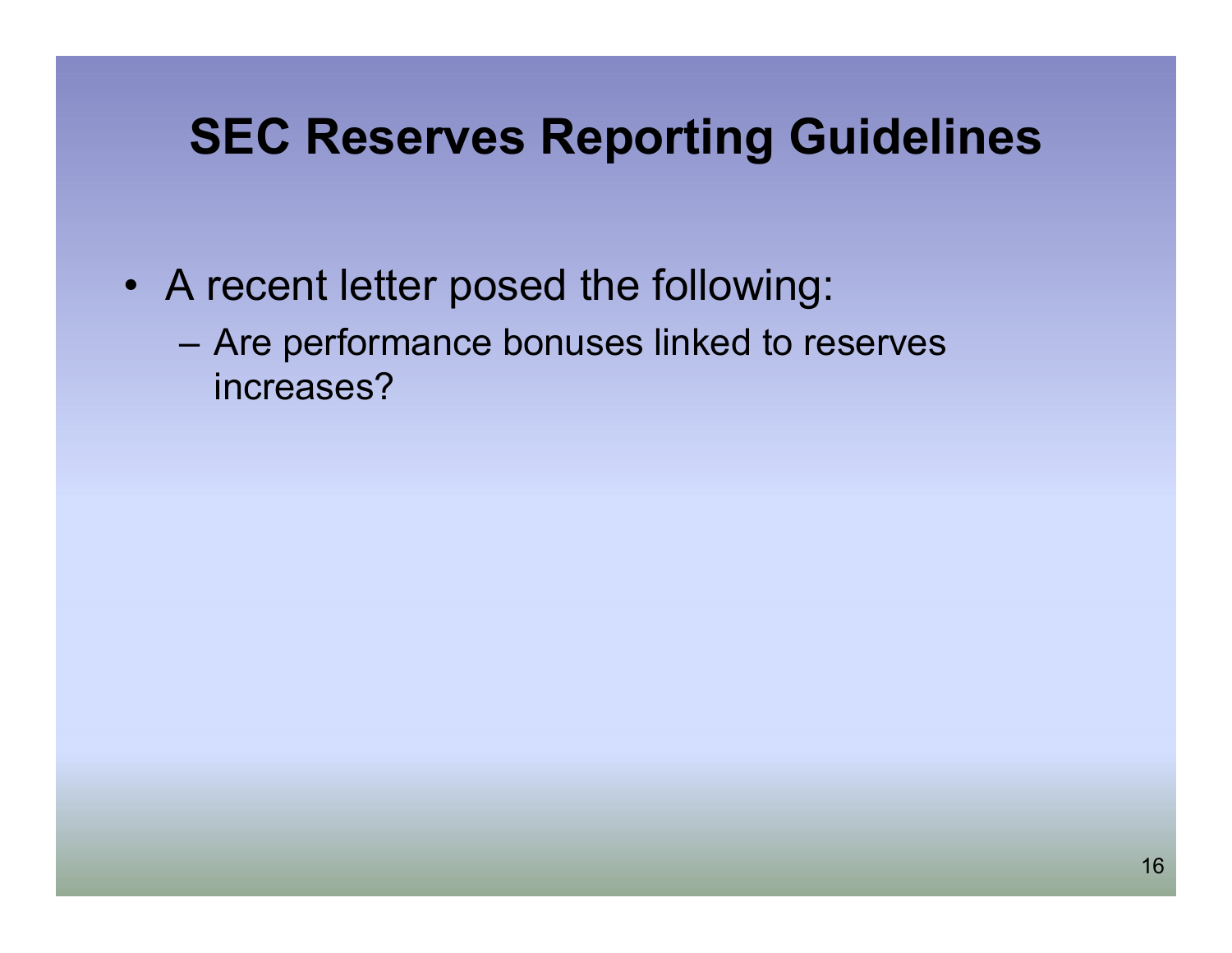- In the same letter:
	- Who has the authority to engage third party engineers and who do they report to?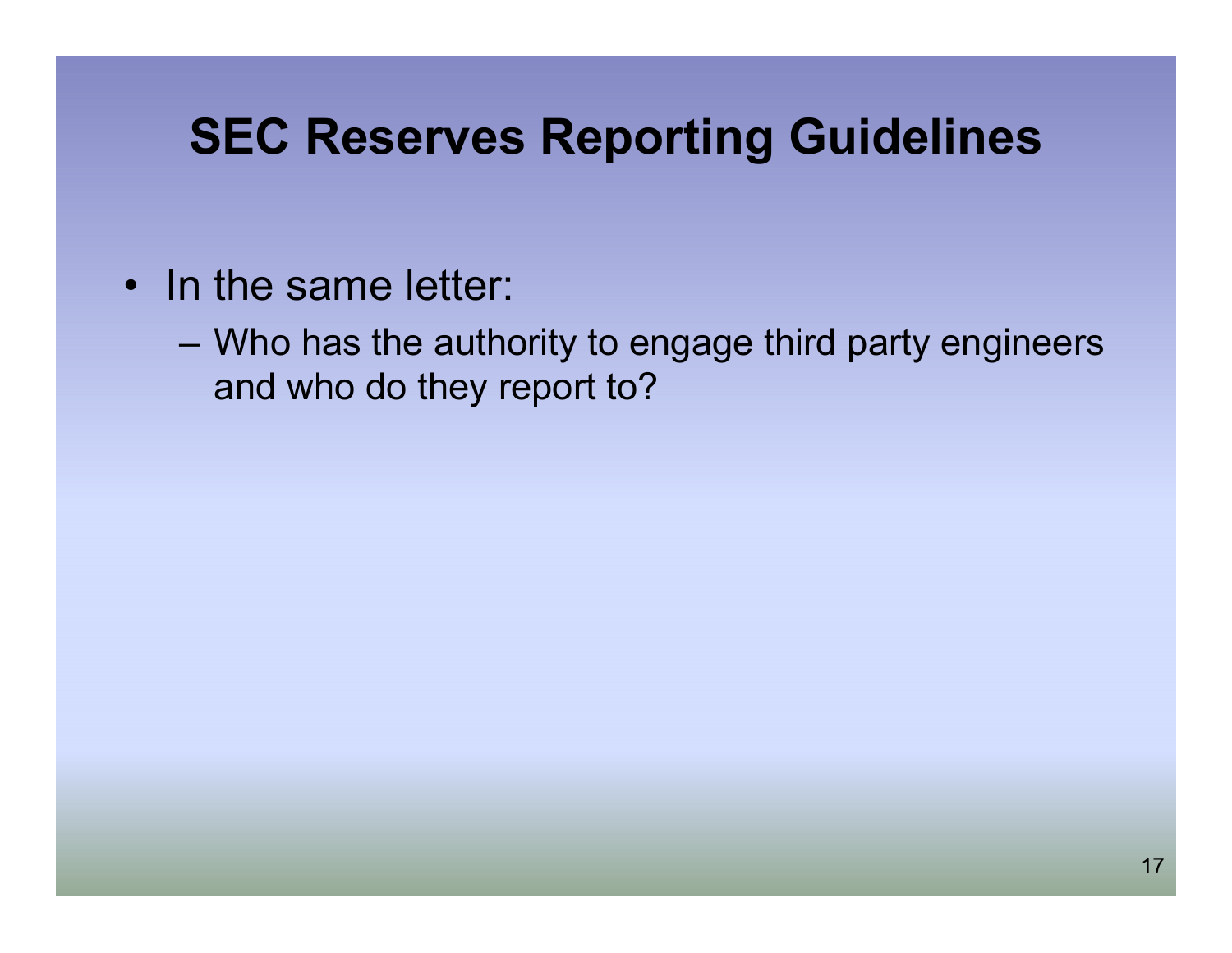- Interesting Questions One recent SEC comment letter asked for the following:
	- Identify all independent engineering firms used over last 5 years
	- What properties were reviewed?
	- How much the firms were paid for work on projects other than year-end type work?
	- –If the firms were discharged, reason(s) why?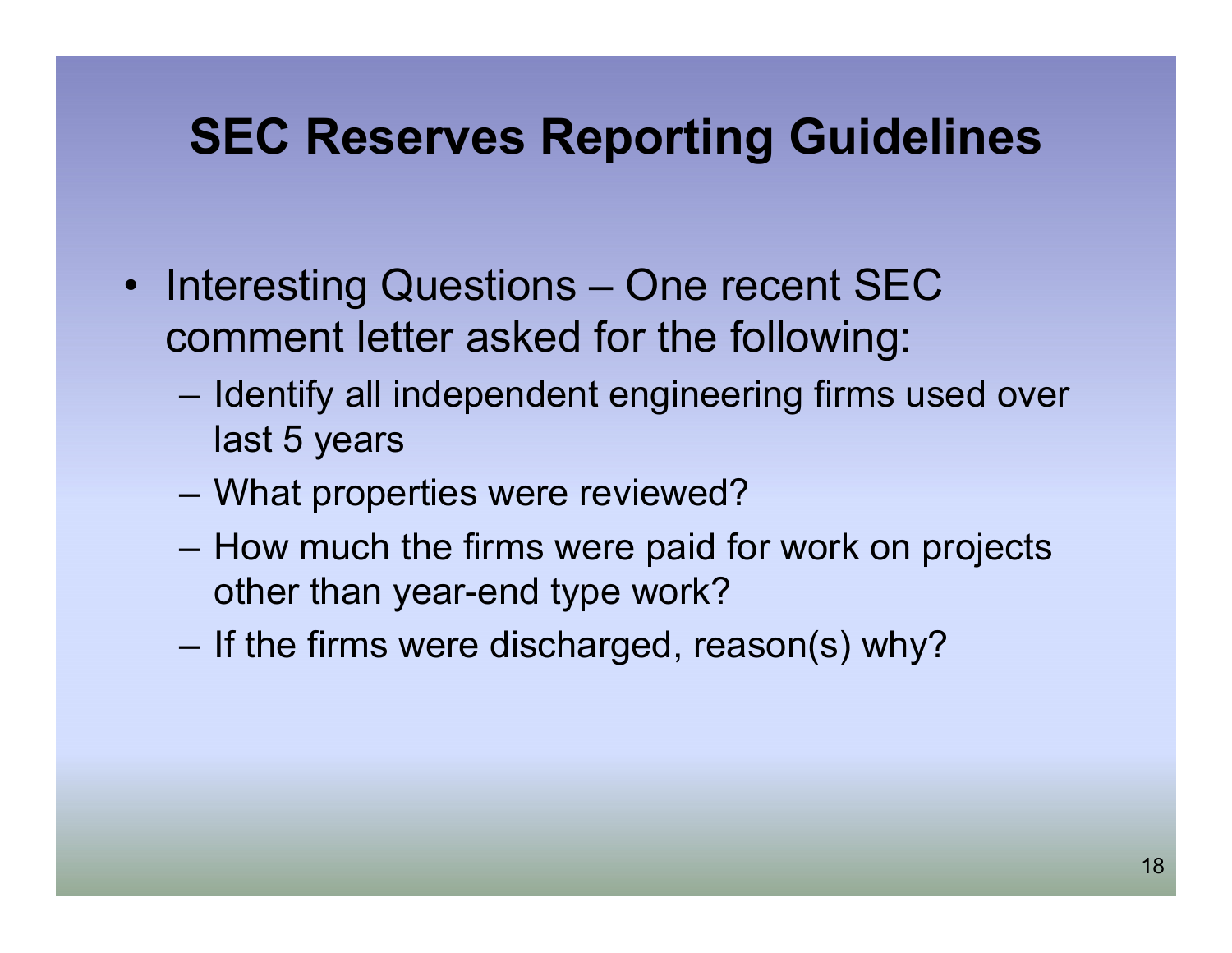## Registrant shall report only proved reserves according to:

 $\bullet$ SEC (1978) Definitions and not

•SPE/WPC (1997) Definitions.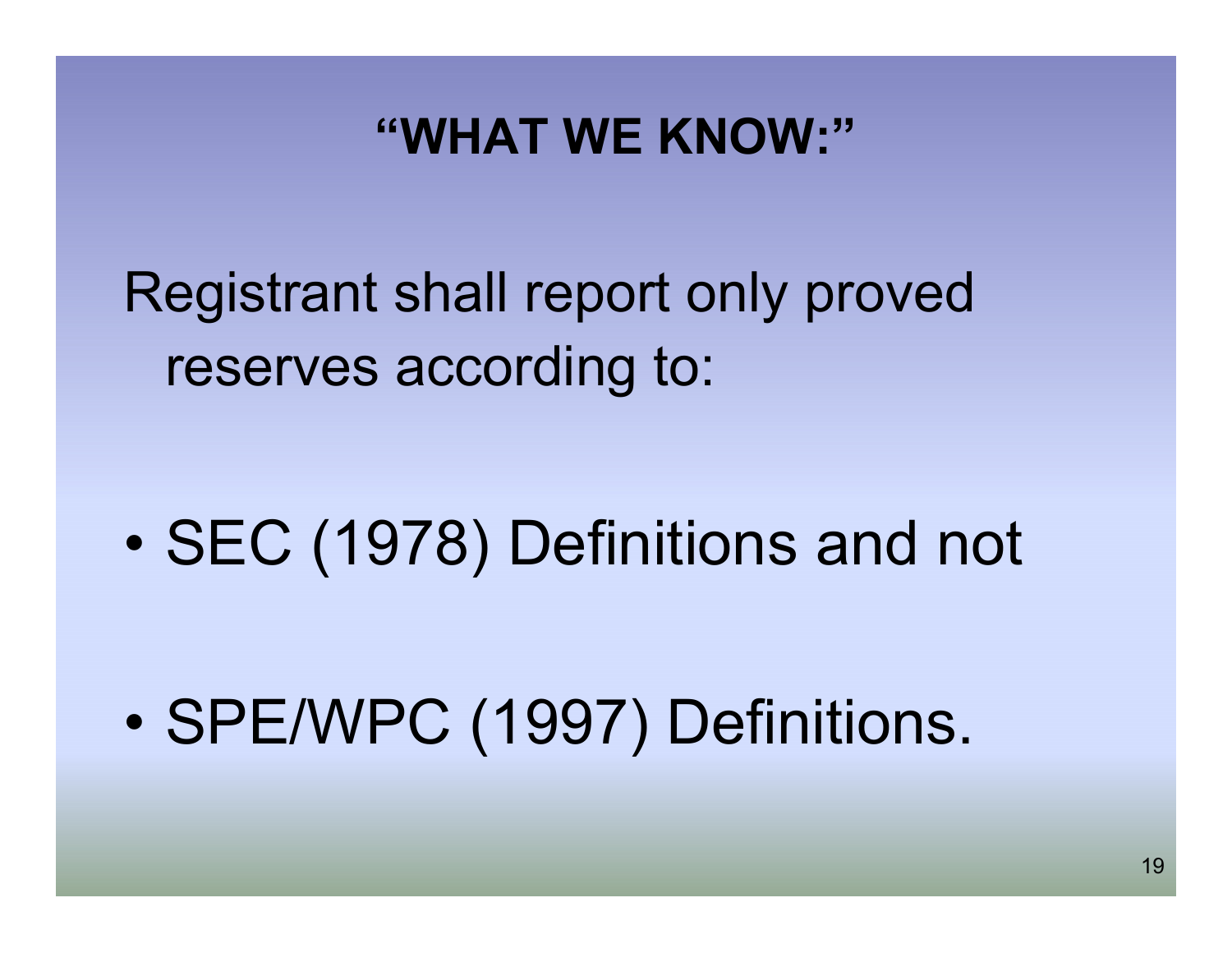Reserves categories of developed and undeveloped only.

No requirement to report production, shut-in, behind pipe or other description of production status.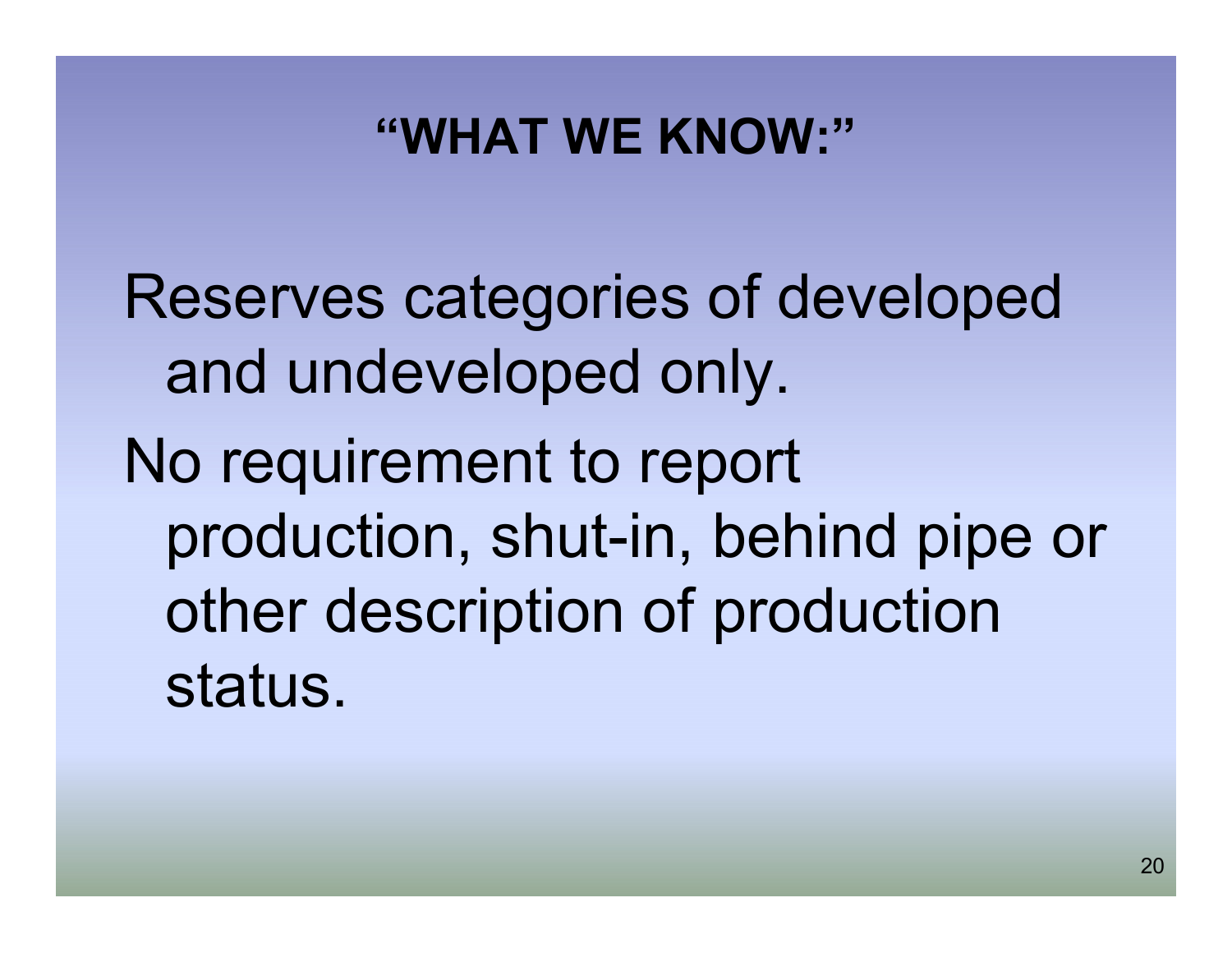- Hydrocarbon prices shall be those prices
	- in effect on the last day of the respondents fiscal year, December 31 in most cases
		- For the US, this typically means the wellhead price that would have been received if a company sold its production into the spot market "on that day"
		- it is usually not the price actually received prices are adjusted for quality and transportation costs (differentials)
		- If contract fixed and determinable prices are to be used for the remaining contract term, reverting to prevailing spot prices thereafter
		- such fixed prices to be used for all purposes including cash flows and economic limits and PSC / PSA reserves.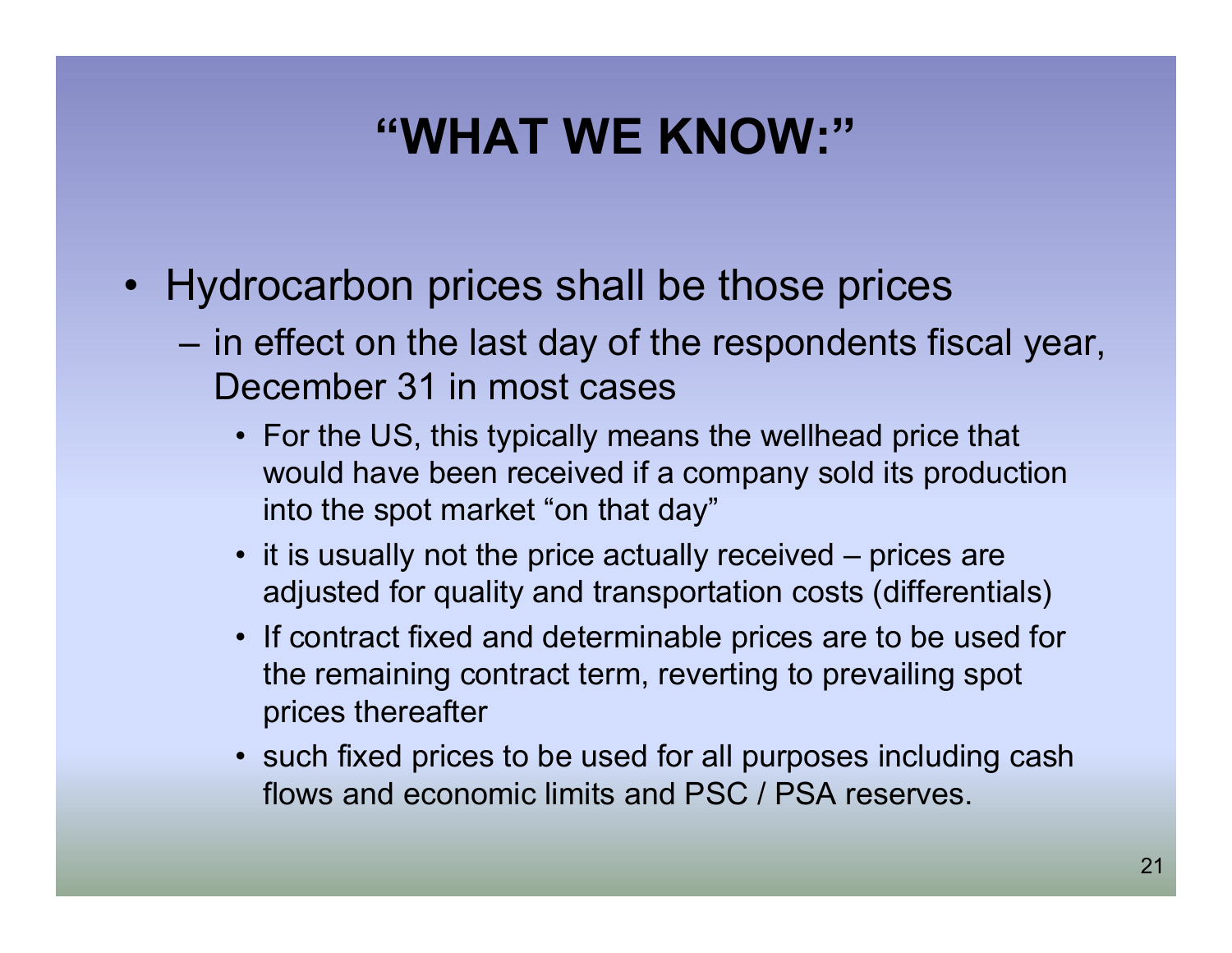## Economic Feasibility

- $\bullet$  Net positive cash flow (undiscounted) required as basis of proved reserves
- $\bullet$ as little as \$1 "profit" is adequate.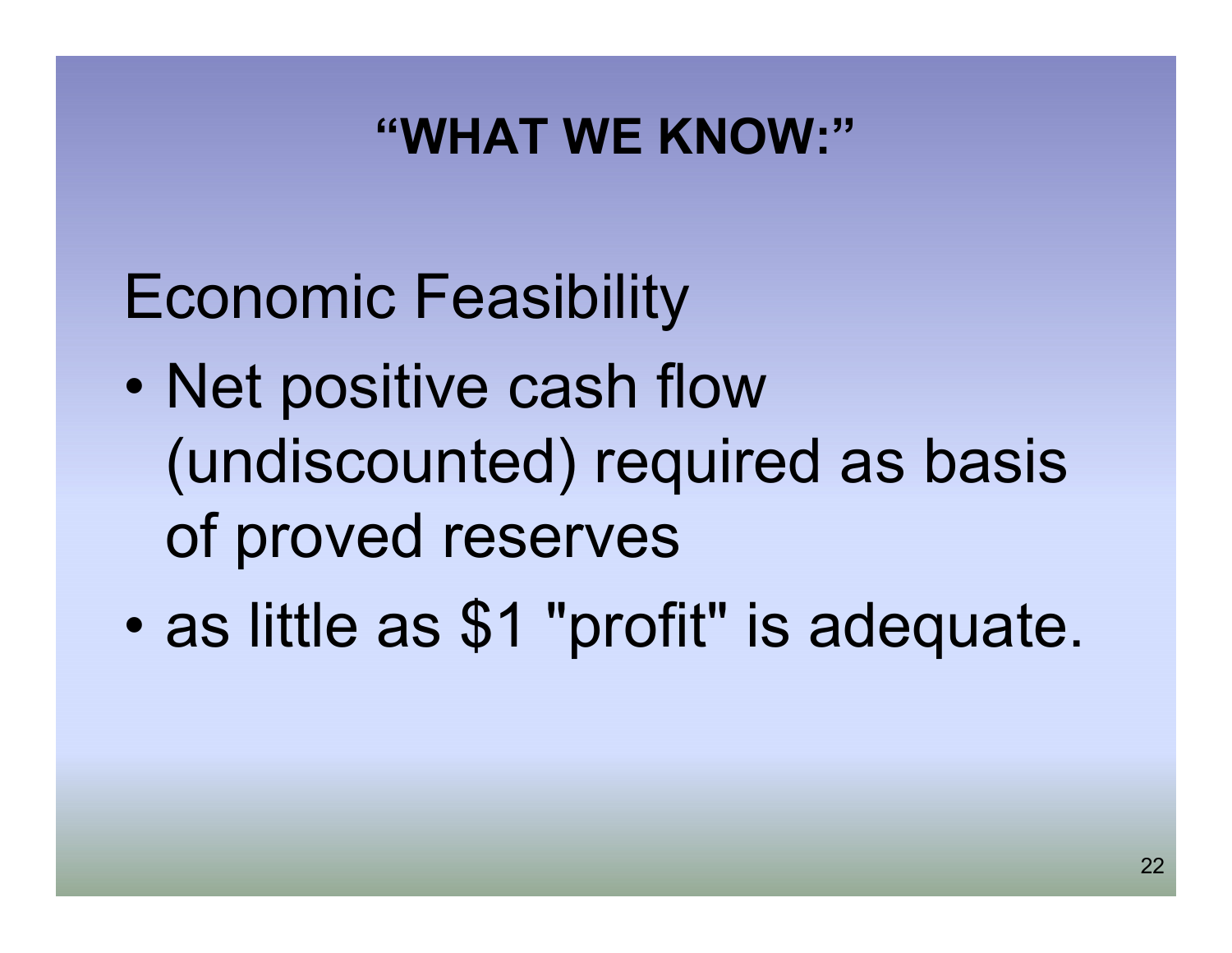- Prices received through hedge transactions are to be ignored unless the hedge is property specific (rare)
- Company should report significant differences, positive or negative, resulting from hedging activities in the Disclosures Section of the 10-K filing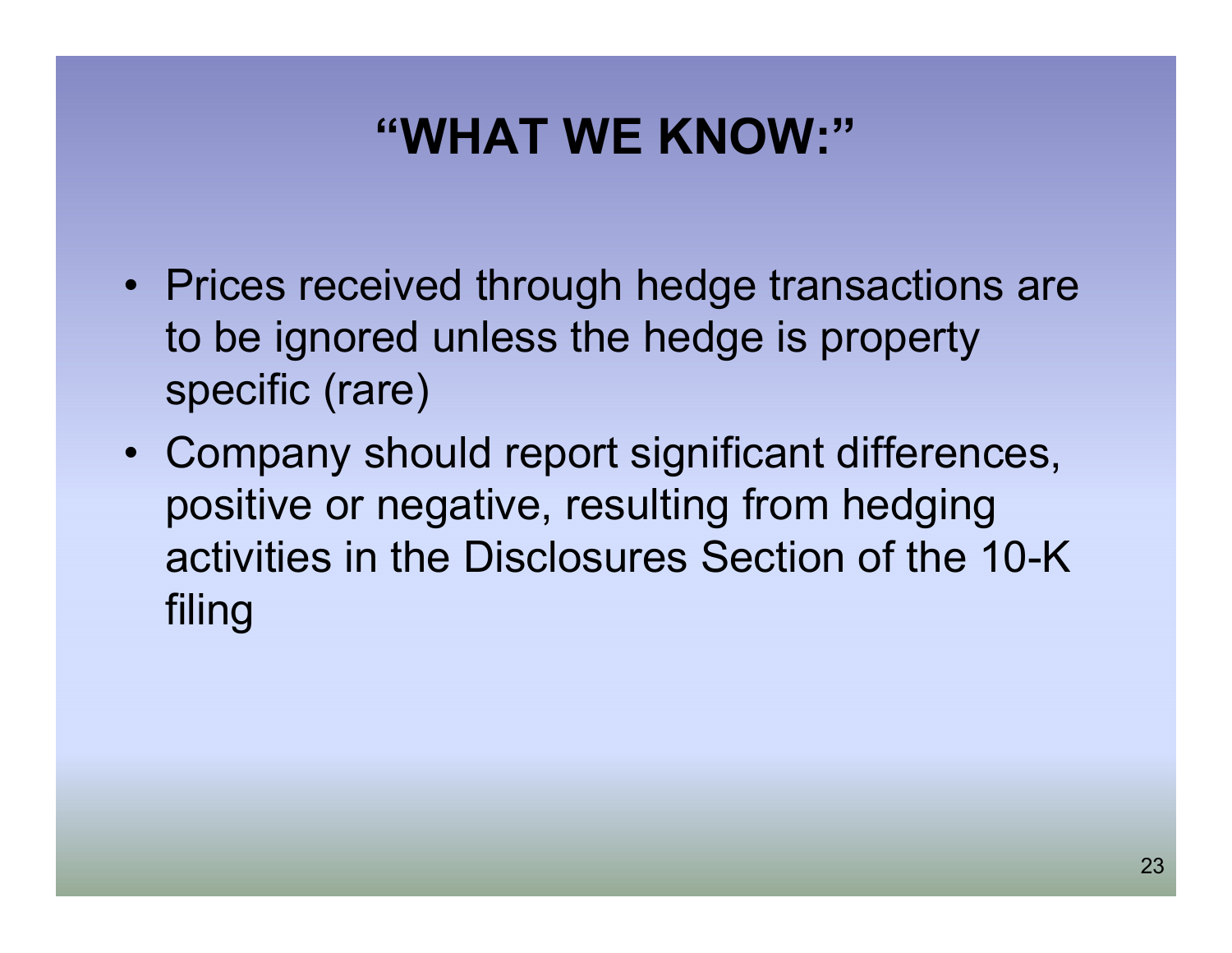- Report only revenues received from the sale of hydrocarbons (oil, gas, condensate, ngls) owned by the company
- excludes revenues from sulphur, CO2, helium, platform rentals and third-party processing
- Non-hydrocarbon revenues cannot be used to offset OPEX
	- such revenues may be reported as a Disclosure.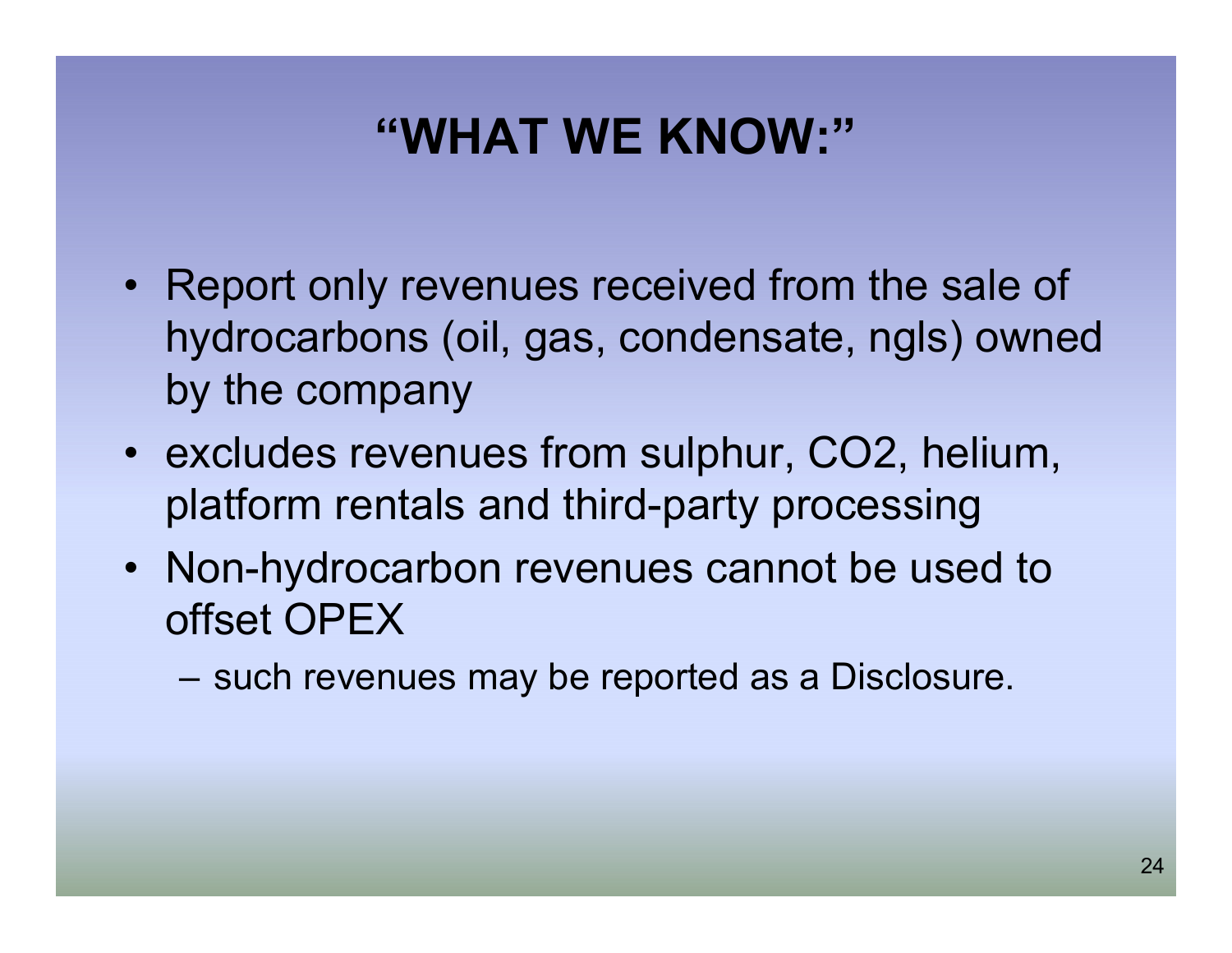- Data obtained after December 31 may NOT be given consideration
- If material, the effect of such post-yearend information should be reported in the Disclosure section of the 10-K report.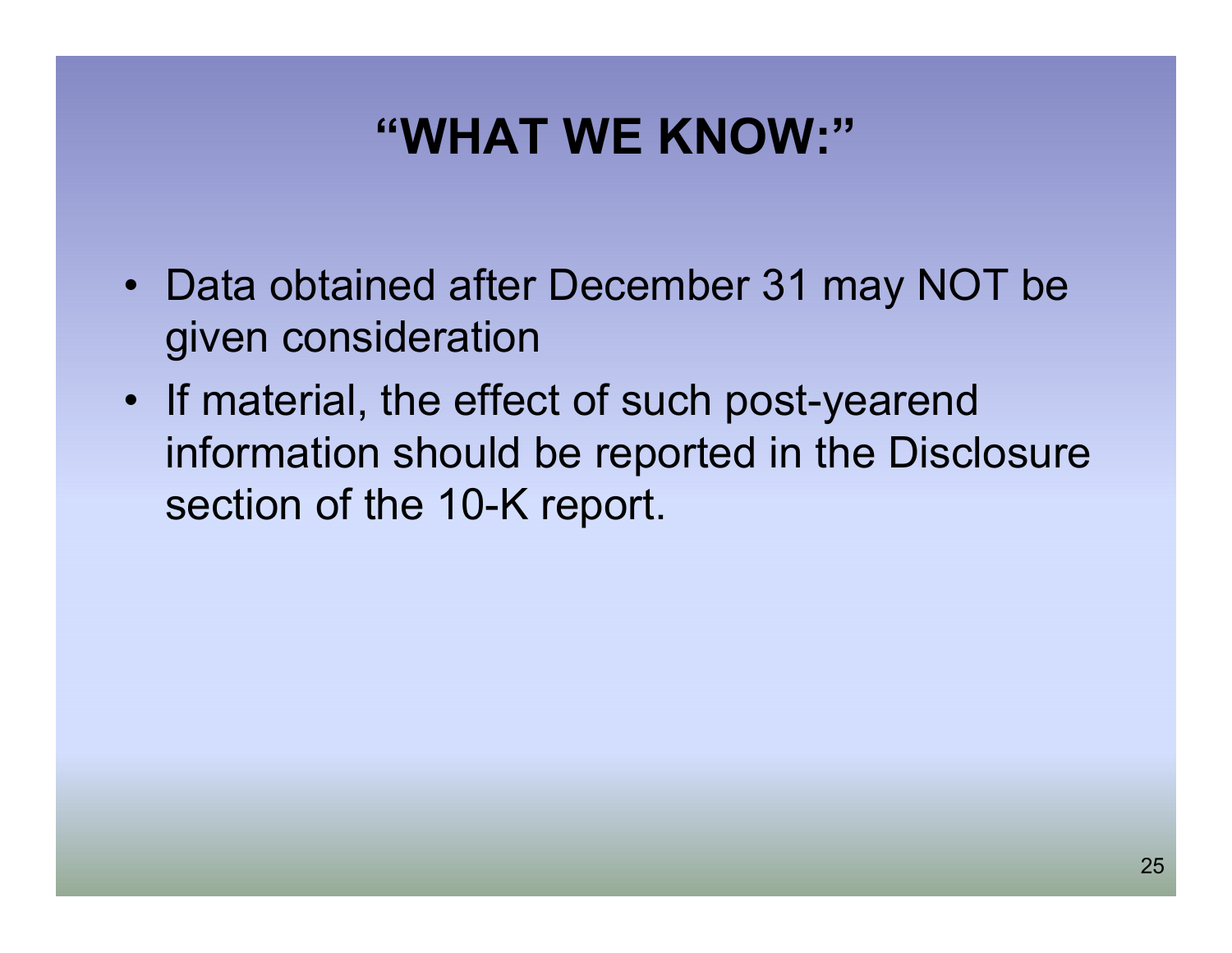- Company may use Disclosure section to report alternate cash flows using "reasonable" pricing assumptions above and below those in place on December 31
- The assumption of a higher price cannot result in increased production forecasts or reserves
- The assumption of a lower price should result in reduced production projections and reserves.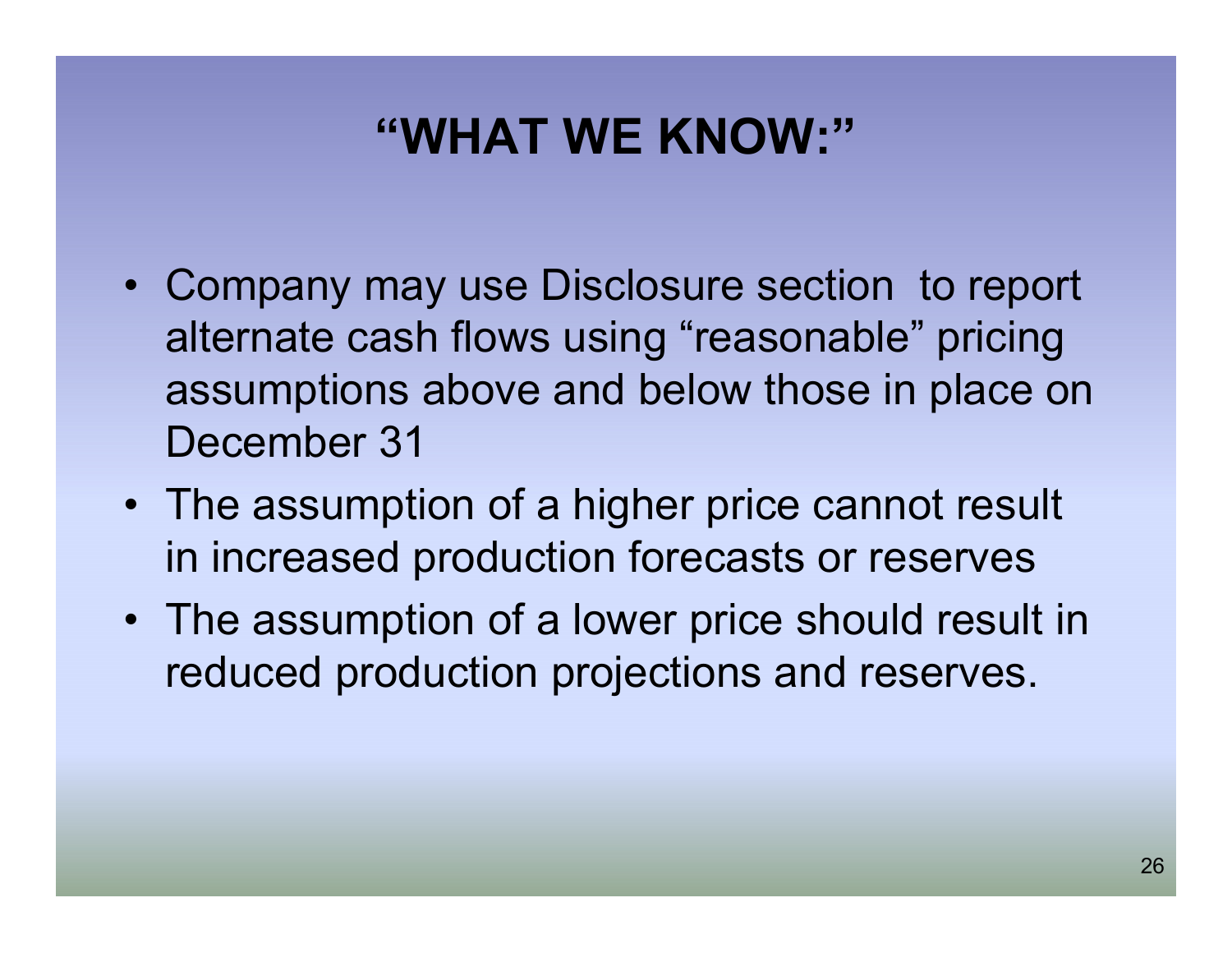- Fuel Gas May Be Reported As Reserves
	- OPEX will need to reflect equal amount of gas "purchased" for fuel at the same price gas is sold as an economic offset
	- no requirement that an alternate fuel supply be physically available.
	- Flared Gas cannot qualify as reserves.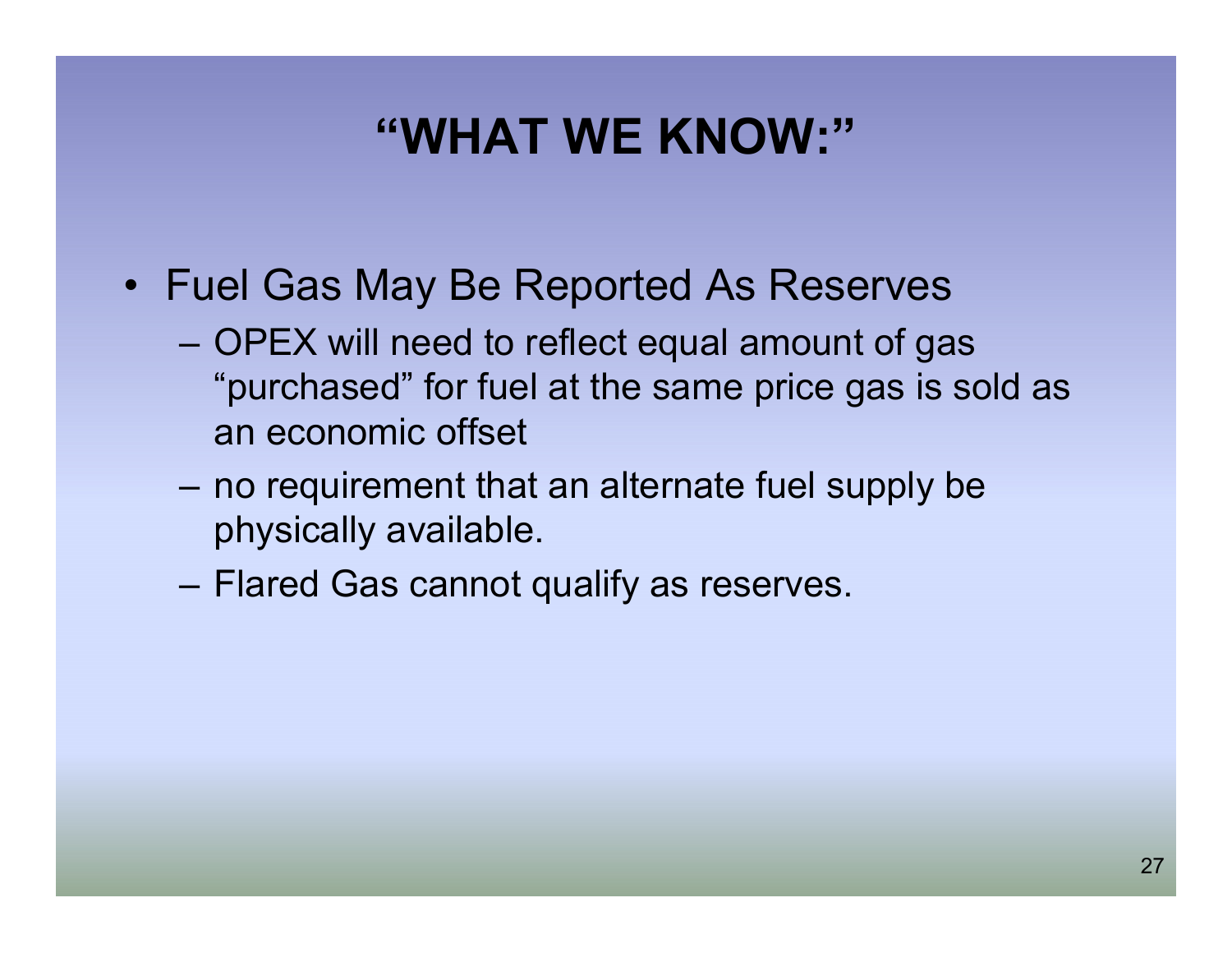- Natural gas in storage is not considered reserves
	- Gas once removed from its native reservoir and injected into another for any purpose can not be considered reserves
	- – gas re-injected into its native reservoir can be considered reserves until produced and sold.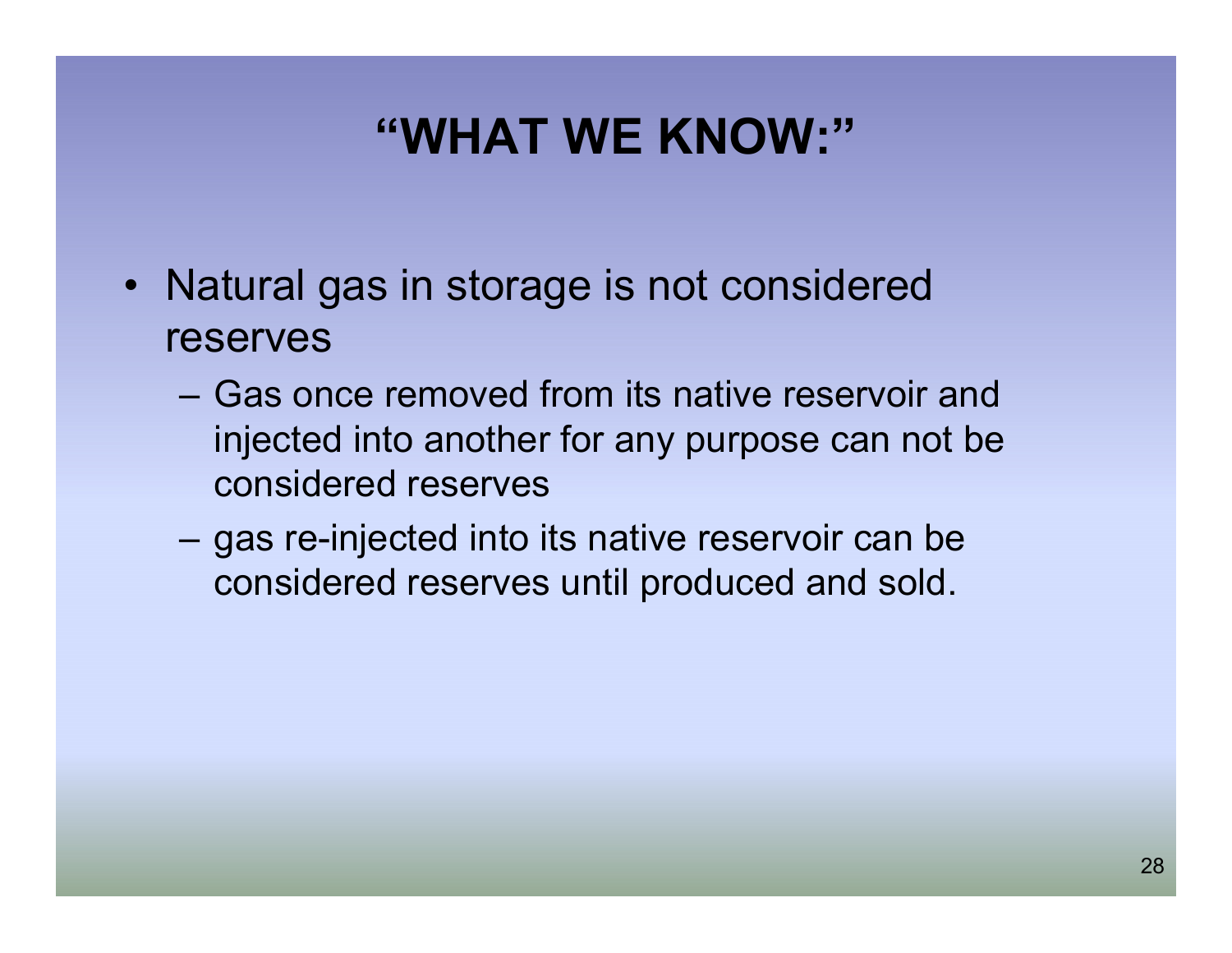- Lowest known hydrocarbons
	- in the absence of a hydrocarbon/water contact observed in a wellbore, the lowest known subsea depth recorded in a well shall become the LKH
	- SEC will not allow reliance on seismic or pressure gradient data
	- 2003 reversal of position adopted earlier for "compelling cases" incorporating MDT data and seismic.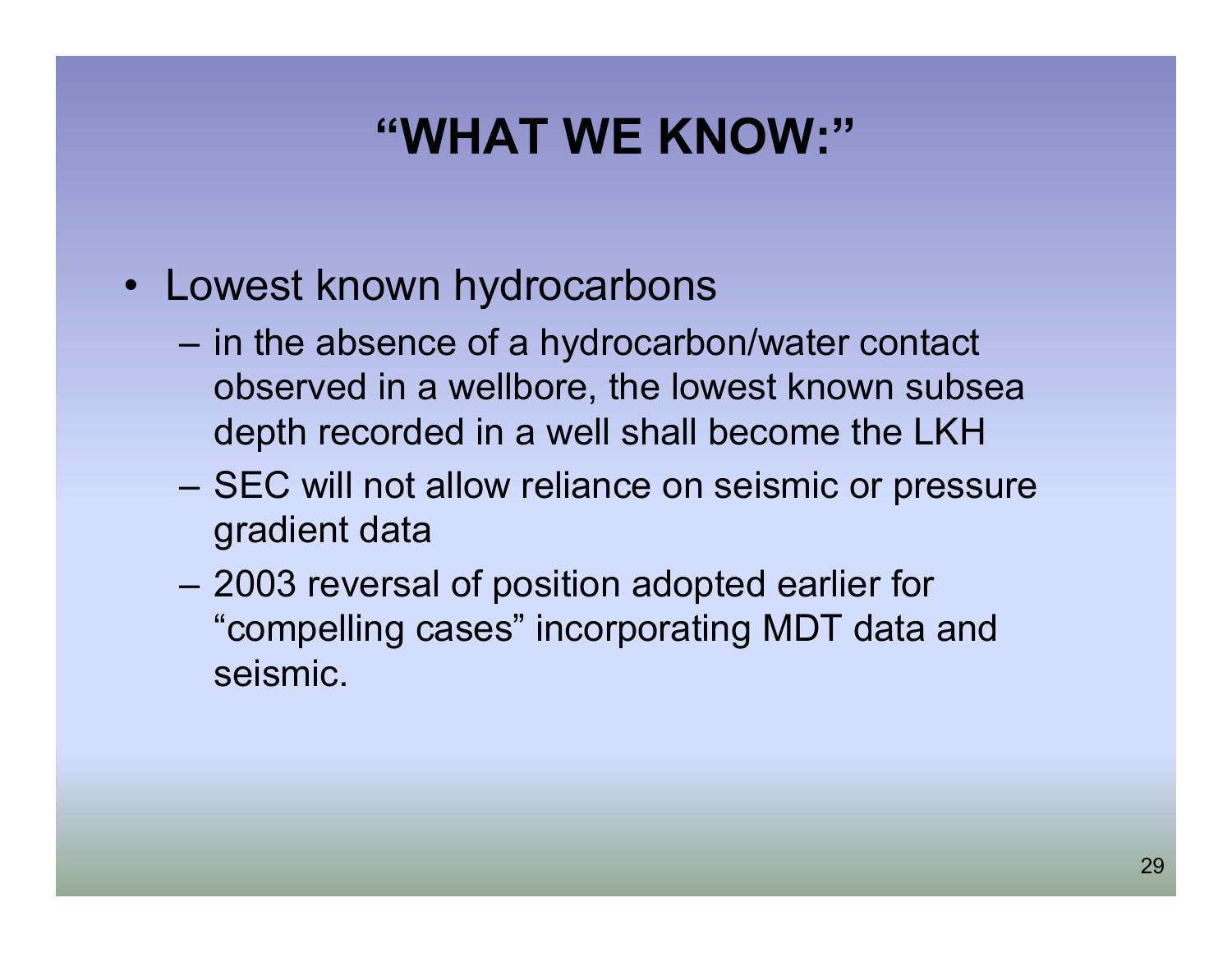- Proved Undeveloped Locations (PUDs)
	- Limited to one "legal" location away from a commercial well without a "certainty of continuity of production" beyond
	- "there is no mitigating modifier for the word *certainty"*  as explained in a 2001 website release by the SEC
	- may use pressure communication as evidence of certainty
	- – confirmed presence of coal not ample evidence for CBM PUDs.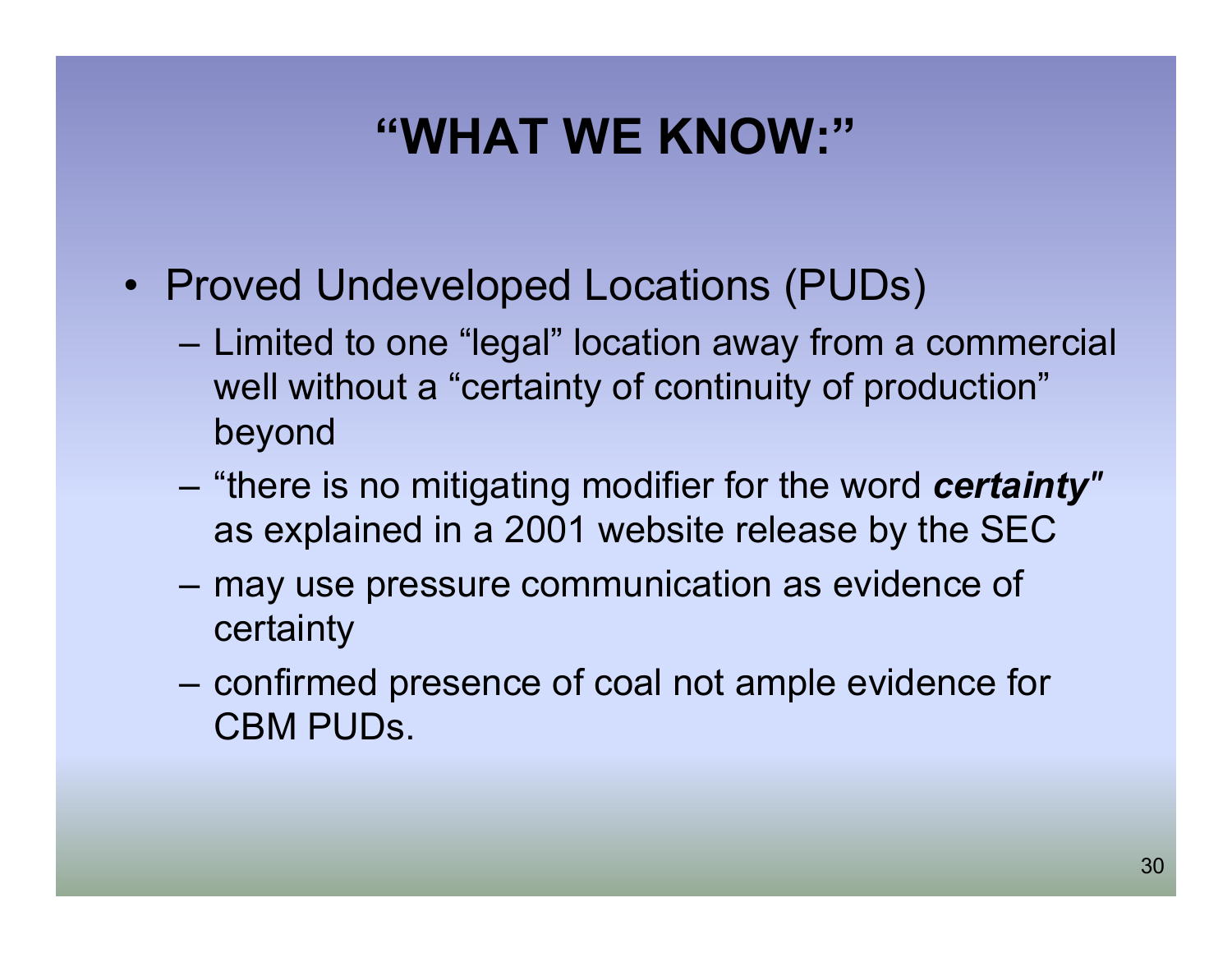- PUDs (continued)
	- "legal" location denotes all regulatory requirements have been met or assured.
		- Example: cannot assume increased density locations (downspacing) without confirmation of regulatory permission.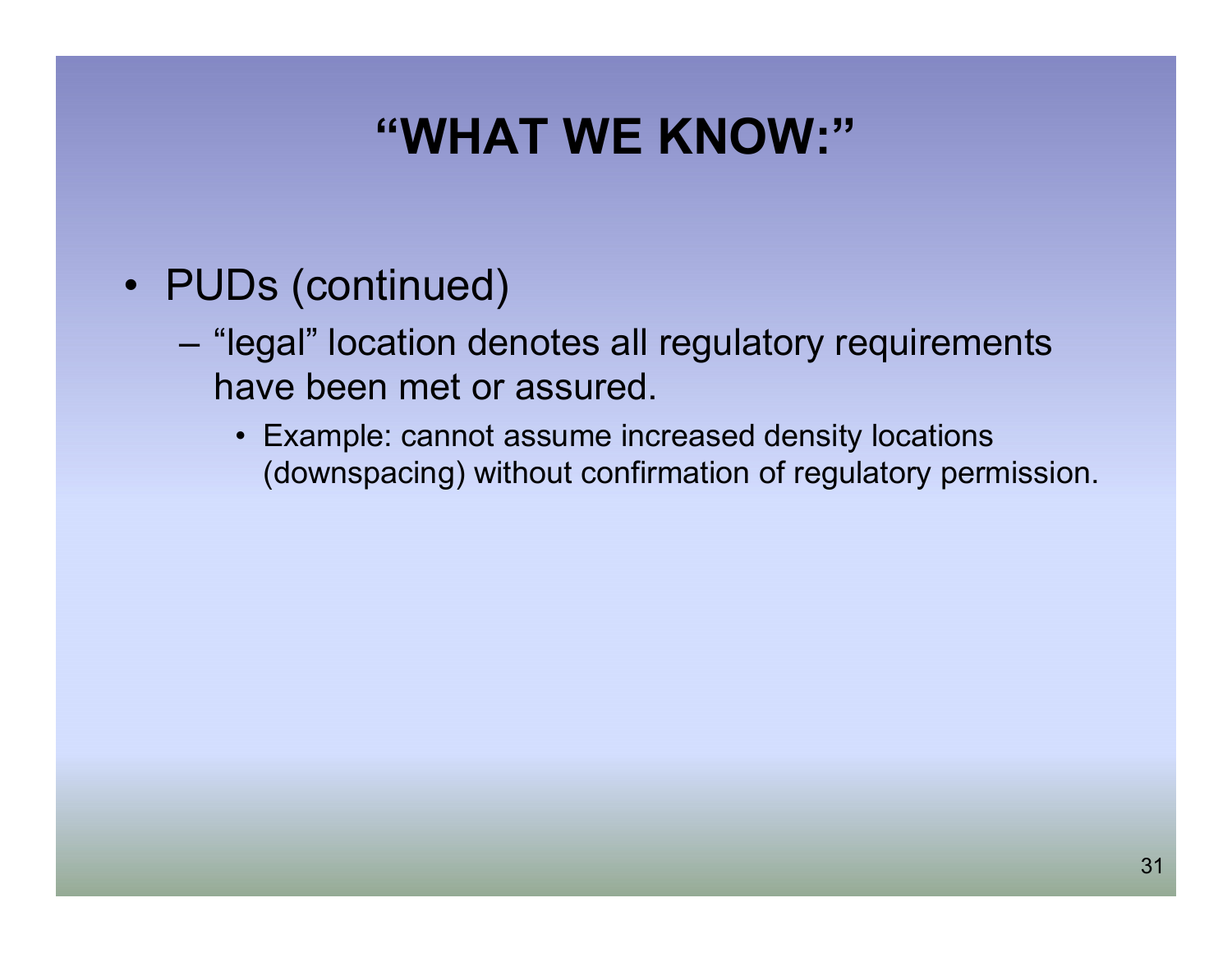- Operating Costs
	- must include appropriate overhead charges
	- not defined by statute but must make reasonable attempt to capture all costs related to production
	- non-operators must include COPAS as cost,
	- operators cannot include COPAS as revenue or offset to OPEX.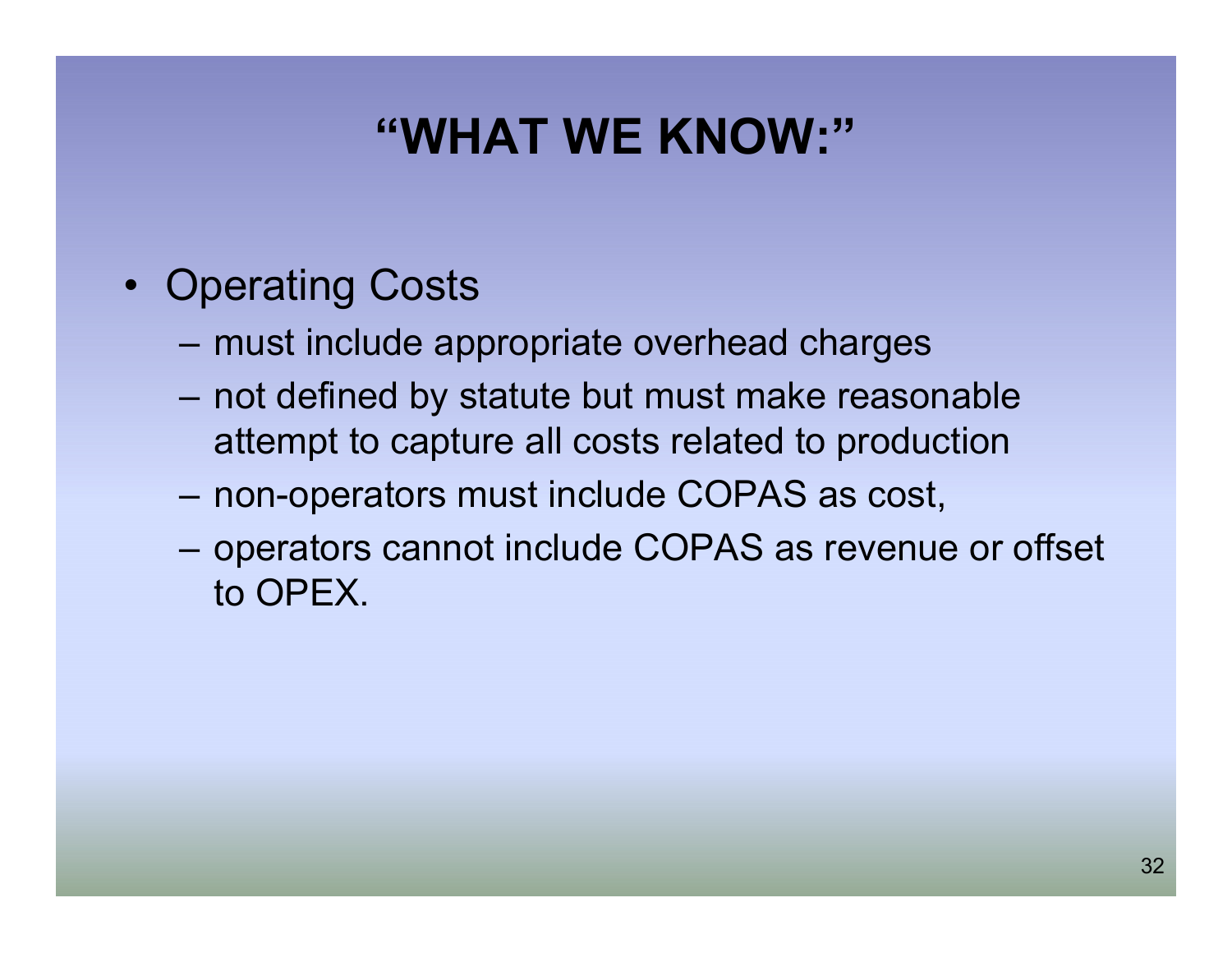- Enhanced recovery
	- may use successful projects in same formation in the same area as analogs for defining proved ER reserves
	- rock and fluid properties in subject project must be at least as favorable as those of analogs.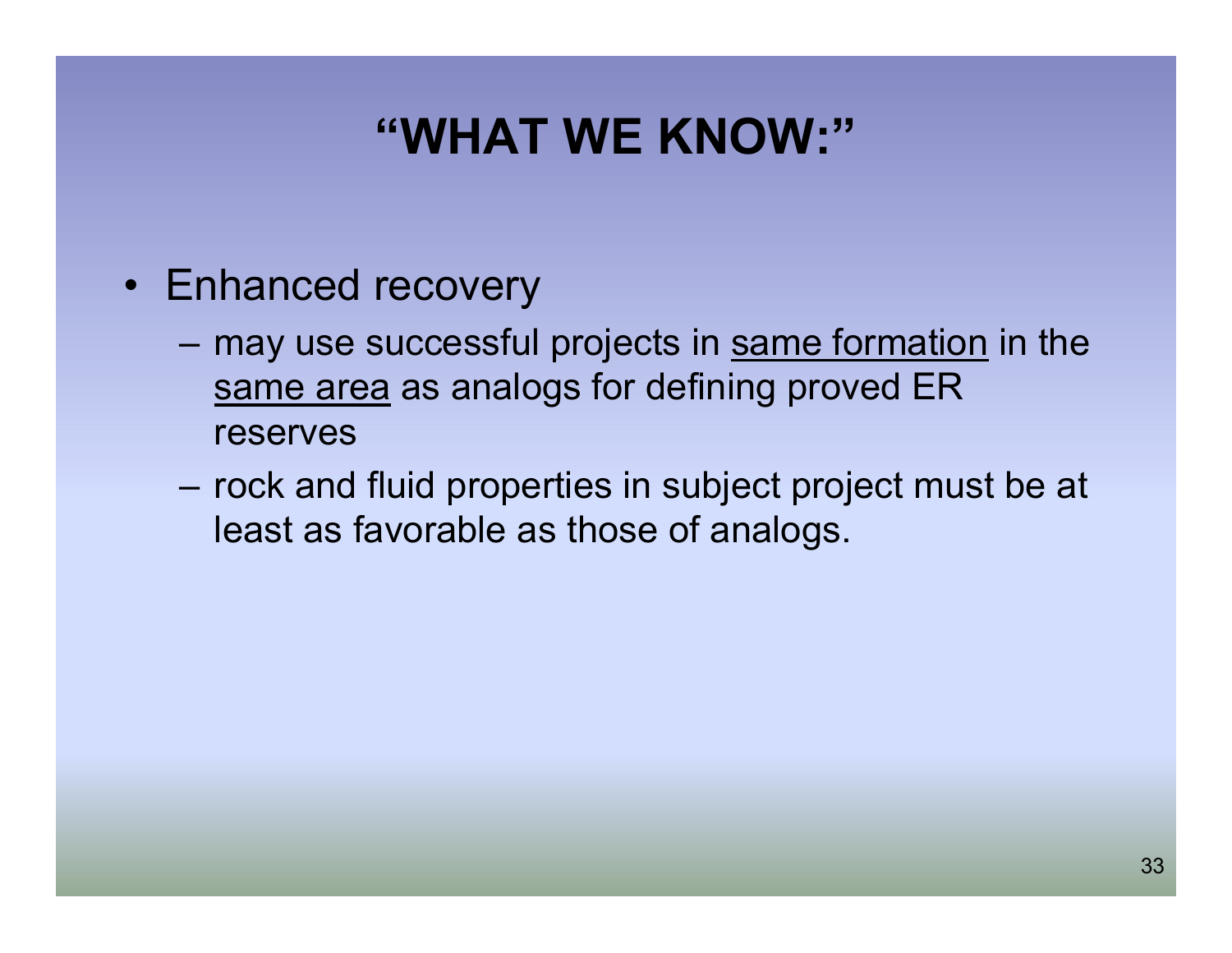- Production Sharing Contracts (PSCs)
	- report total company PSC reserves separately from total mineral-interest reserves.
	- calculate reserves using "economic interest method"
	- must involve capital at risk
	- does not require right to take-in-kind
	- must have right to extract oil and/or gas.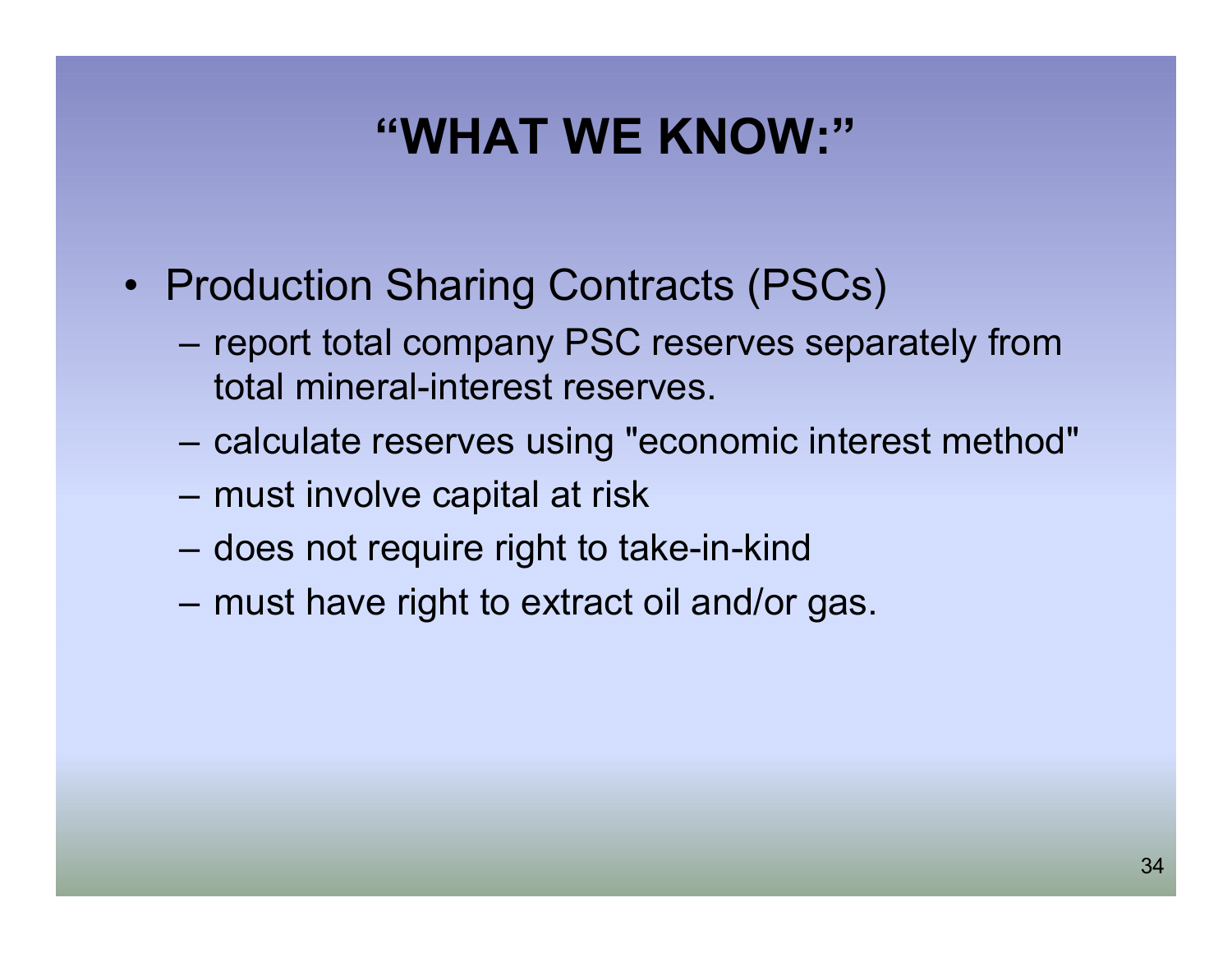- Net Profits Interests (NPI)
	- typically consider by industry as financial transaction
	- SEC requires assignment of reserves to NPIs.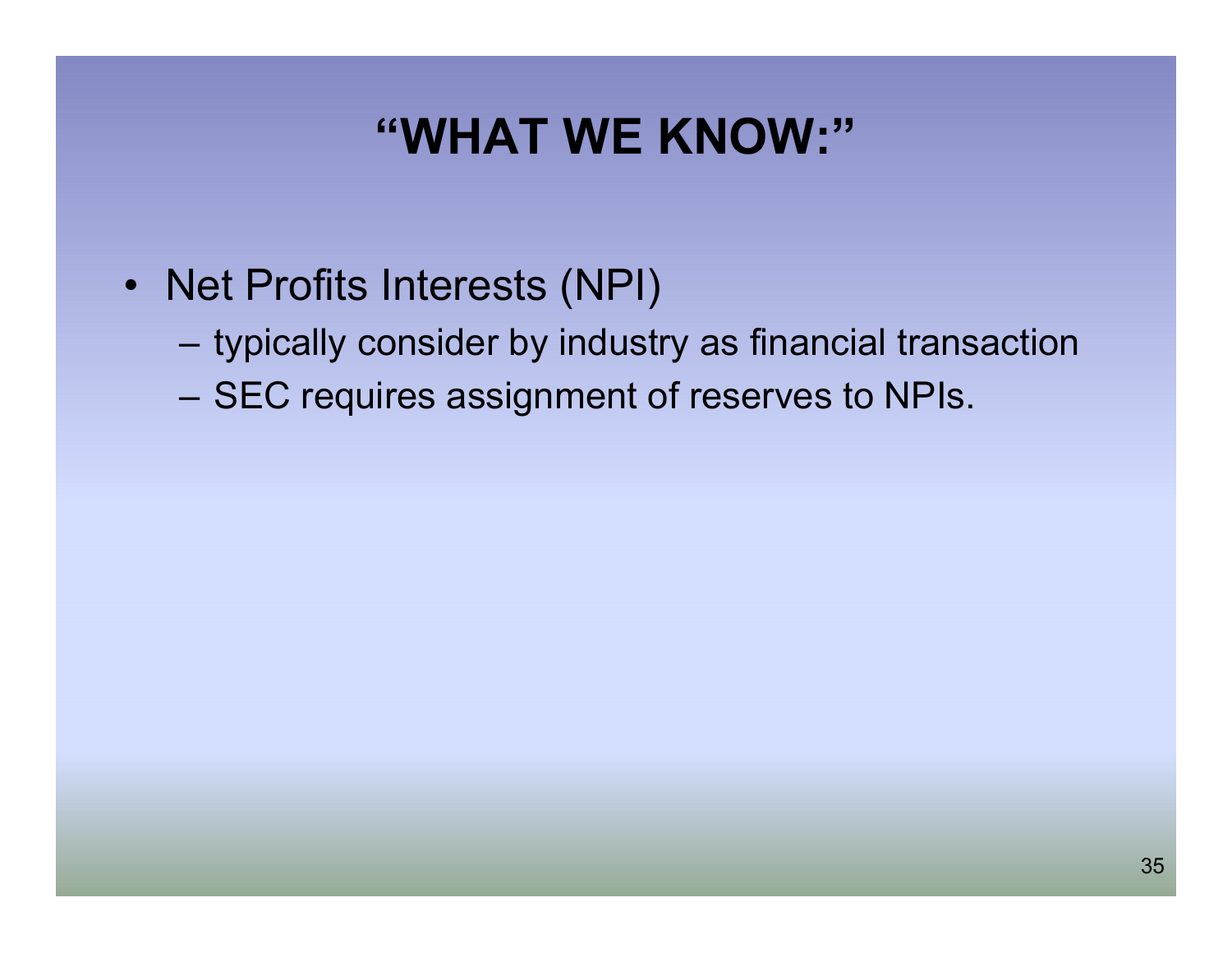- Statistical Aggregation of Reserves
	- The SEC will accept statistical aggregation within a field but not above the field level.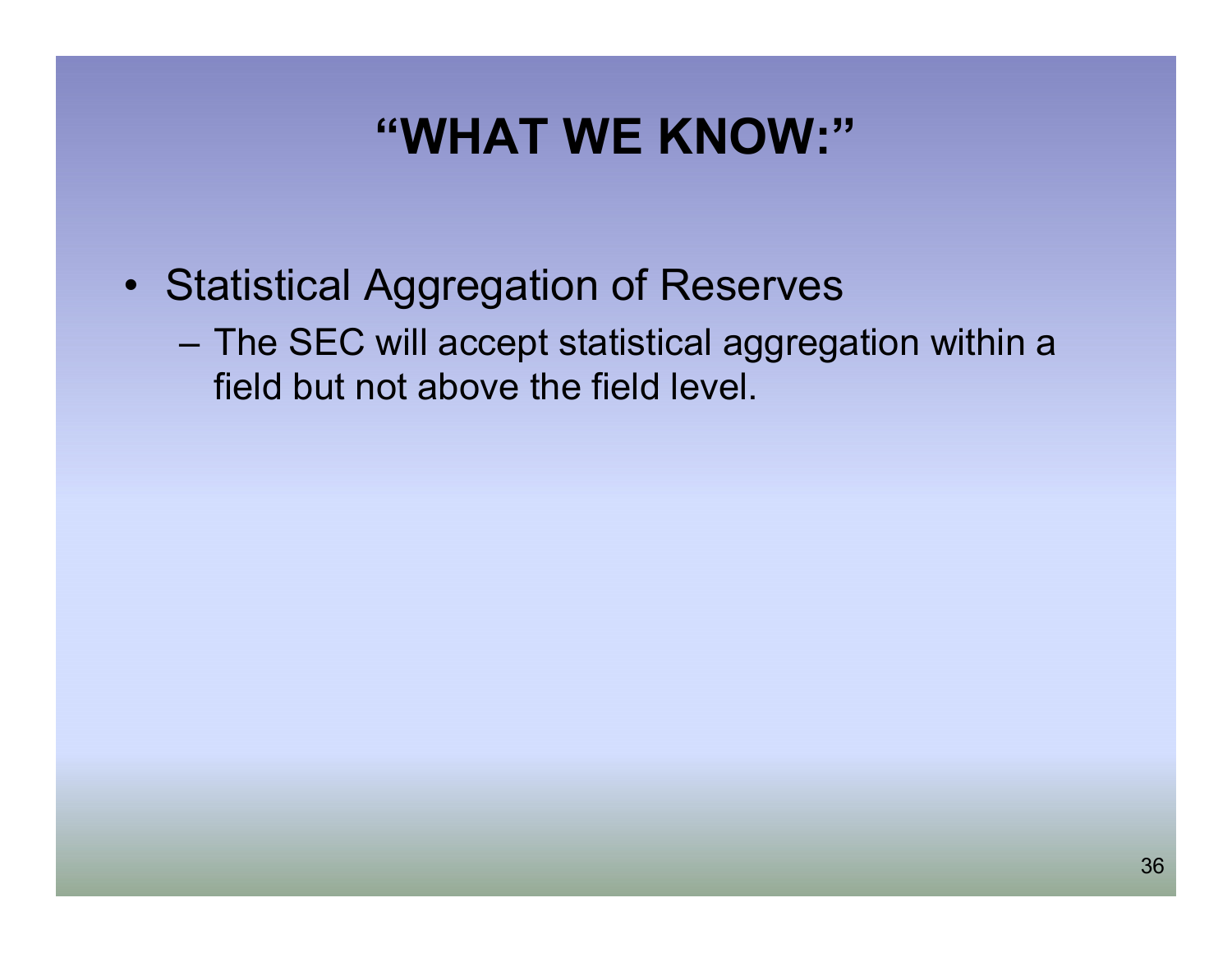- Probabilistic Reserves Estimates
	- SEC will accept if "professionally prepared"
	- will acknowledge no SEC verbiage relating P90 to reasonable certainty.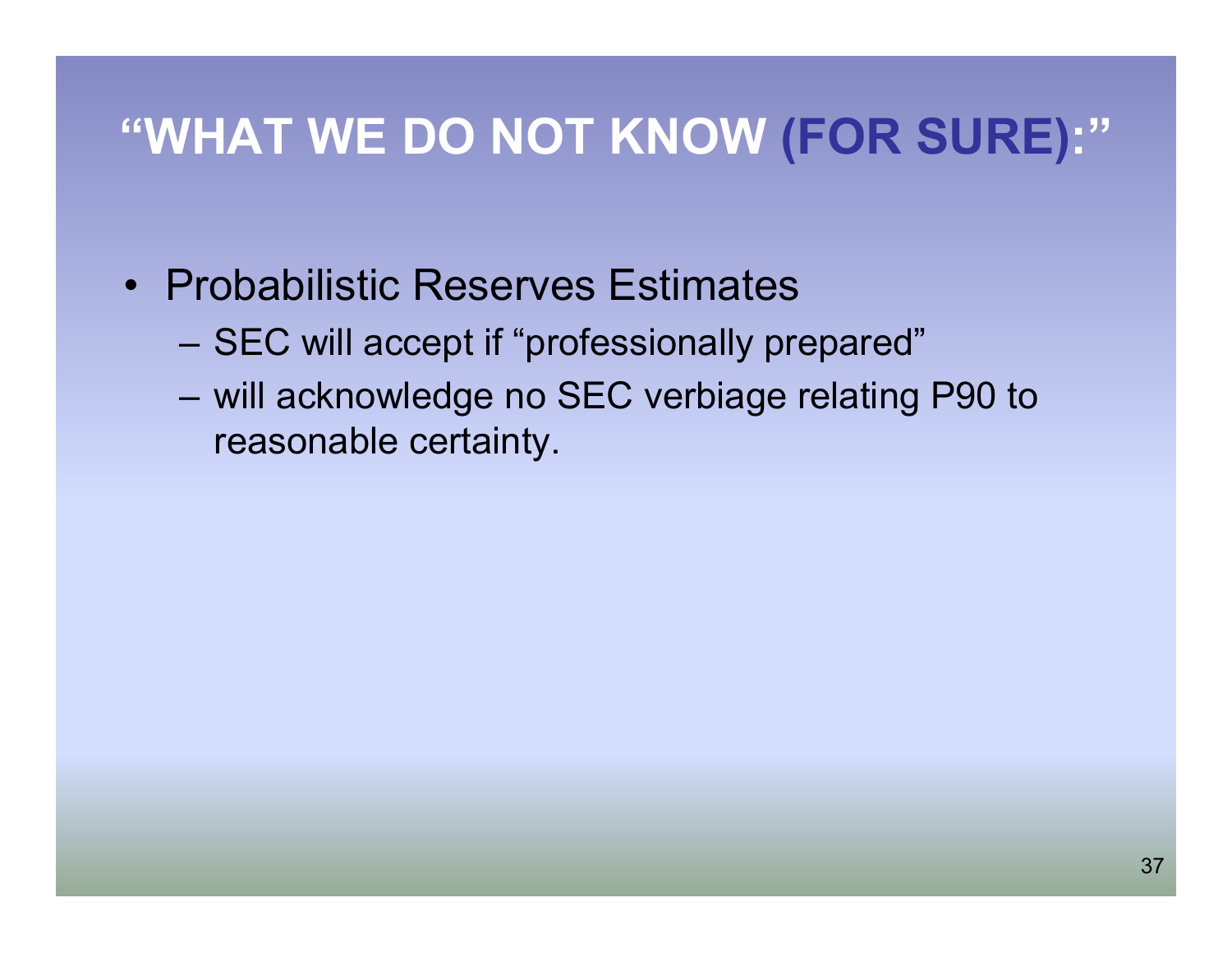- Requirement for Flow test in a Discovery **Situation** 
	- Question arises from deep water exploration
	- subject of SEC "Comment Letter" survey of industry begun in October 2002
	- letters to 55-60 producers
	- no SEC decision as of 2003 SPEE Forum
	- aware of testing costs and liability.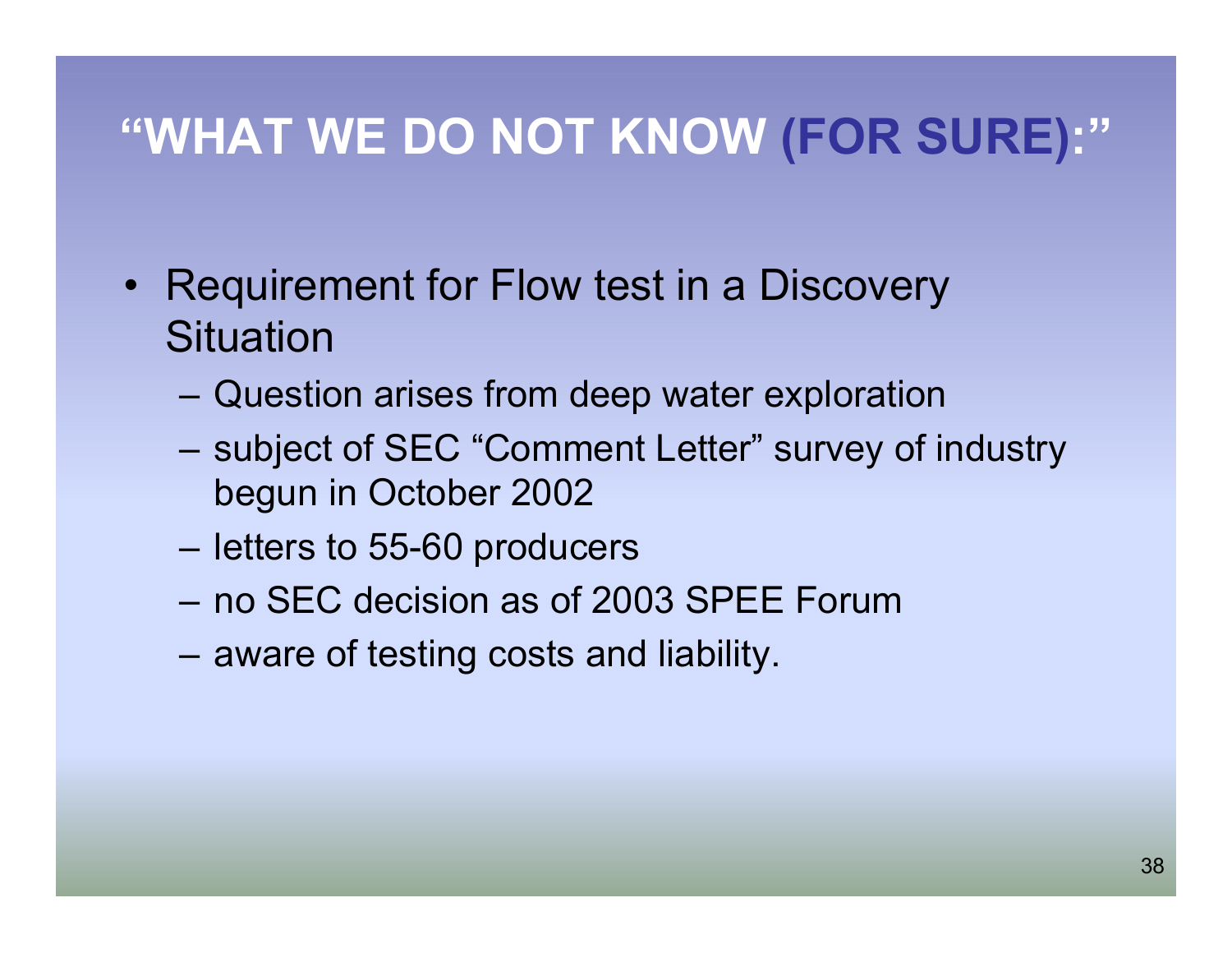- Reasonable Certainty
	- variously defined as leading to "positive revisions far more often than negative revisions" or as evidenced as occurring "at least 75 percent of the time". (Winfrey 10/28/03)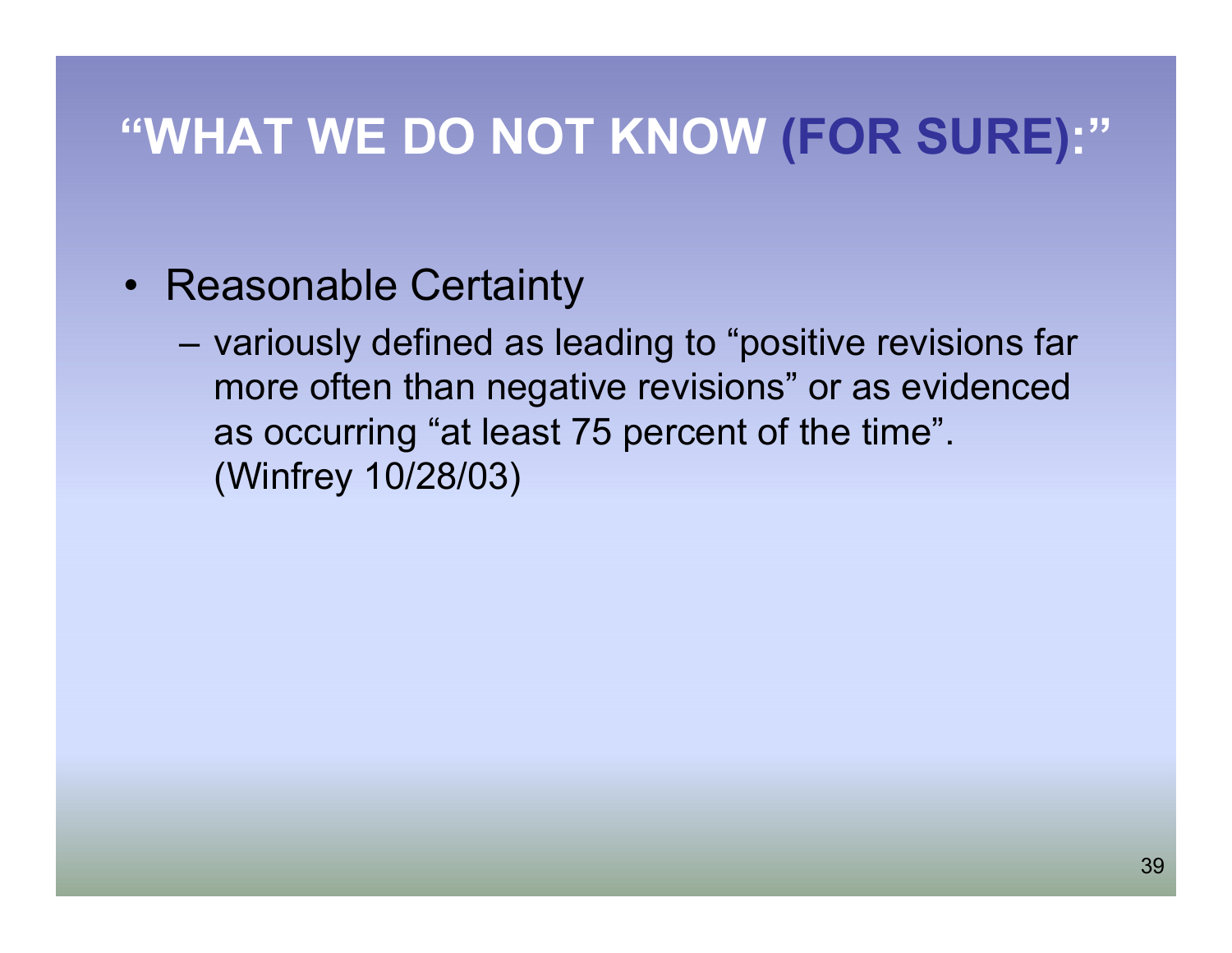• Simulation Derived Reserves Estimates

SEC will accept but will require "good history match"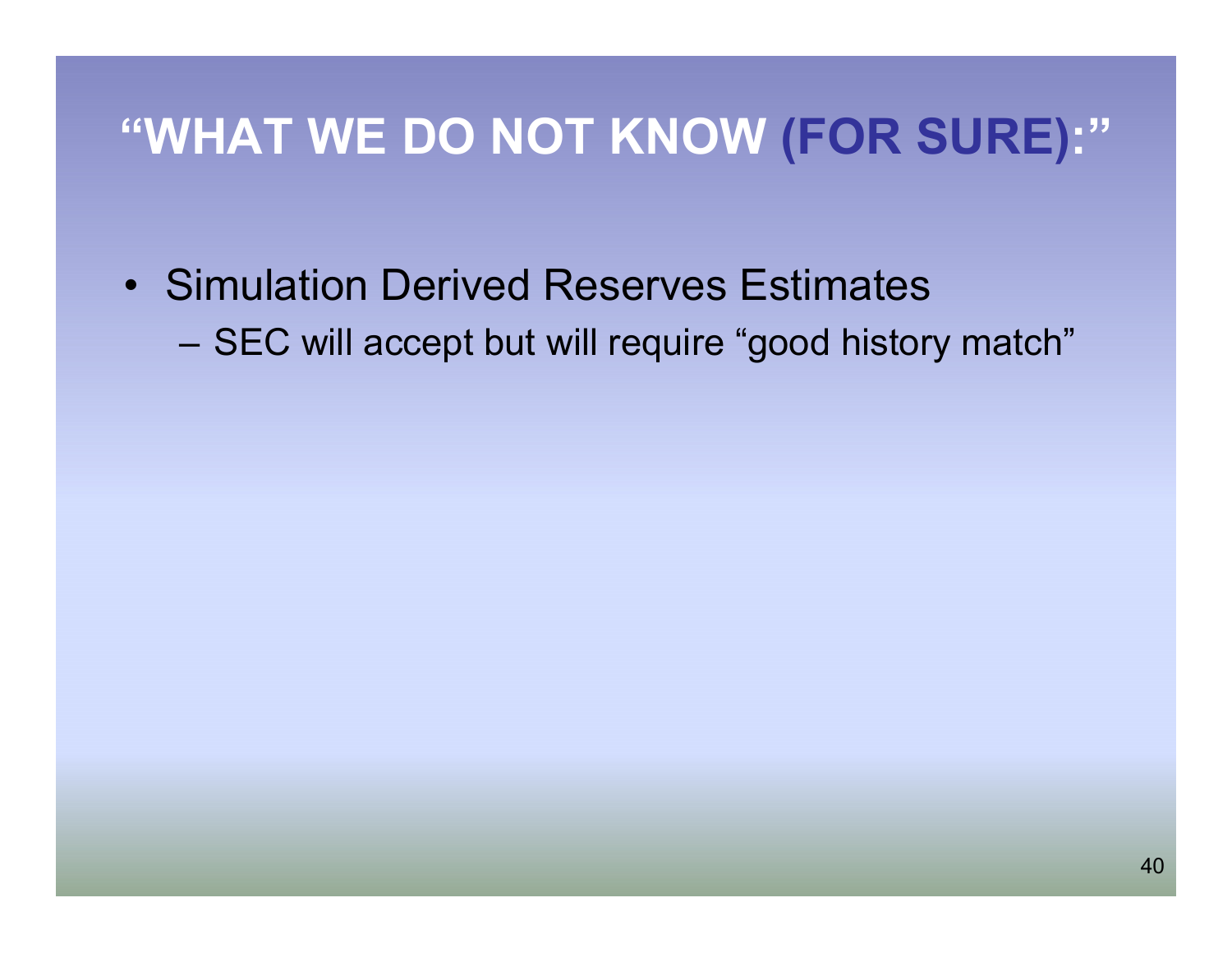- Recovery factors
	- respondents to use volumetric recovery efficiencies assuming most inefficient drive mechanism until drive mechanism becomes known
	- Use of analogs OK? Same field, area, basin?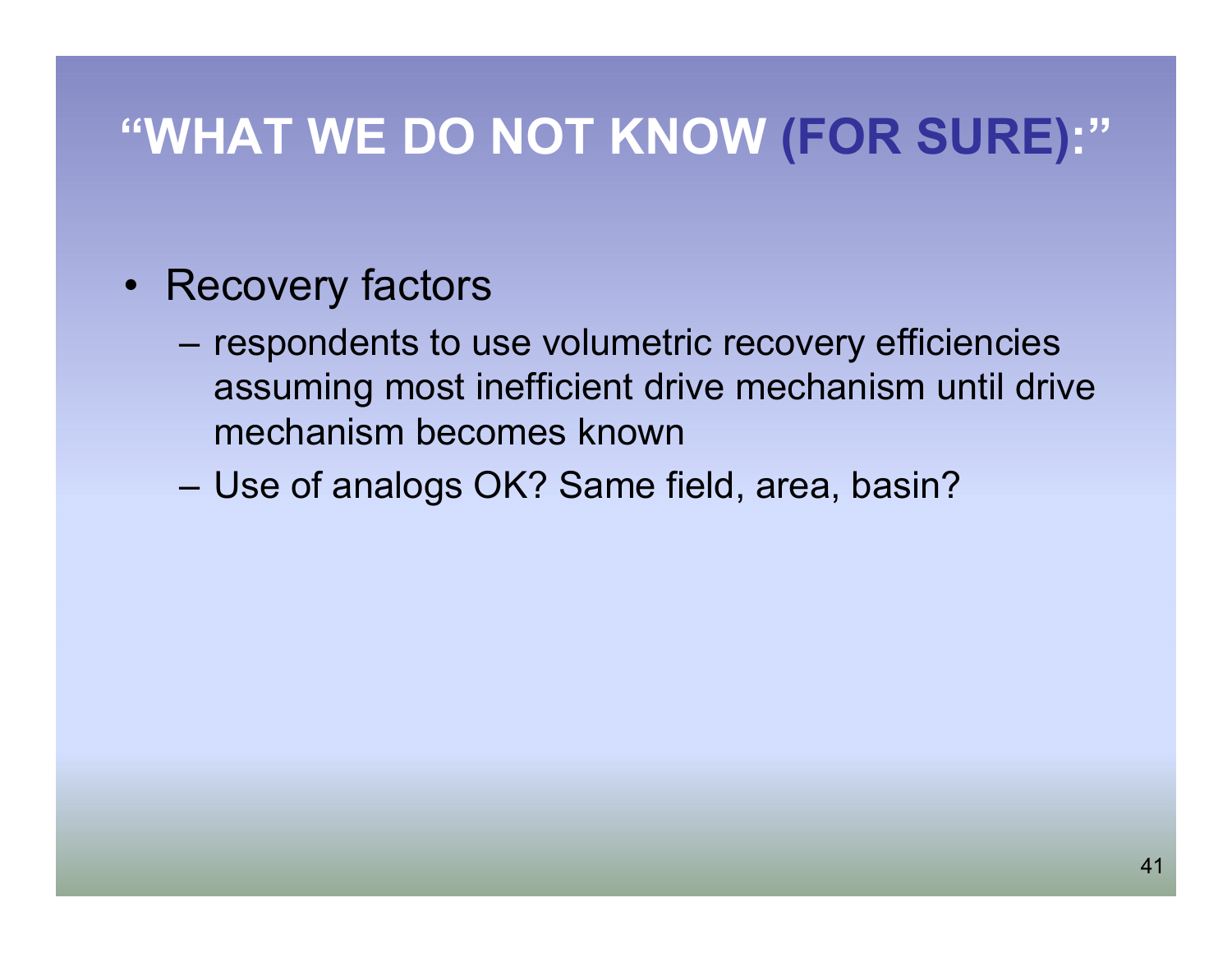- Confirmed Access to Market
	- Typically applies to areas outside North America
	- SEC may not always require signed contract
	- may rely upon MOU that contains all relevant commercial terms (prices, rates, term)
	- entirely case specific.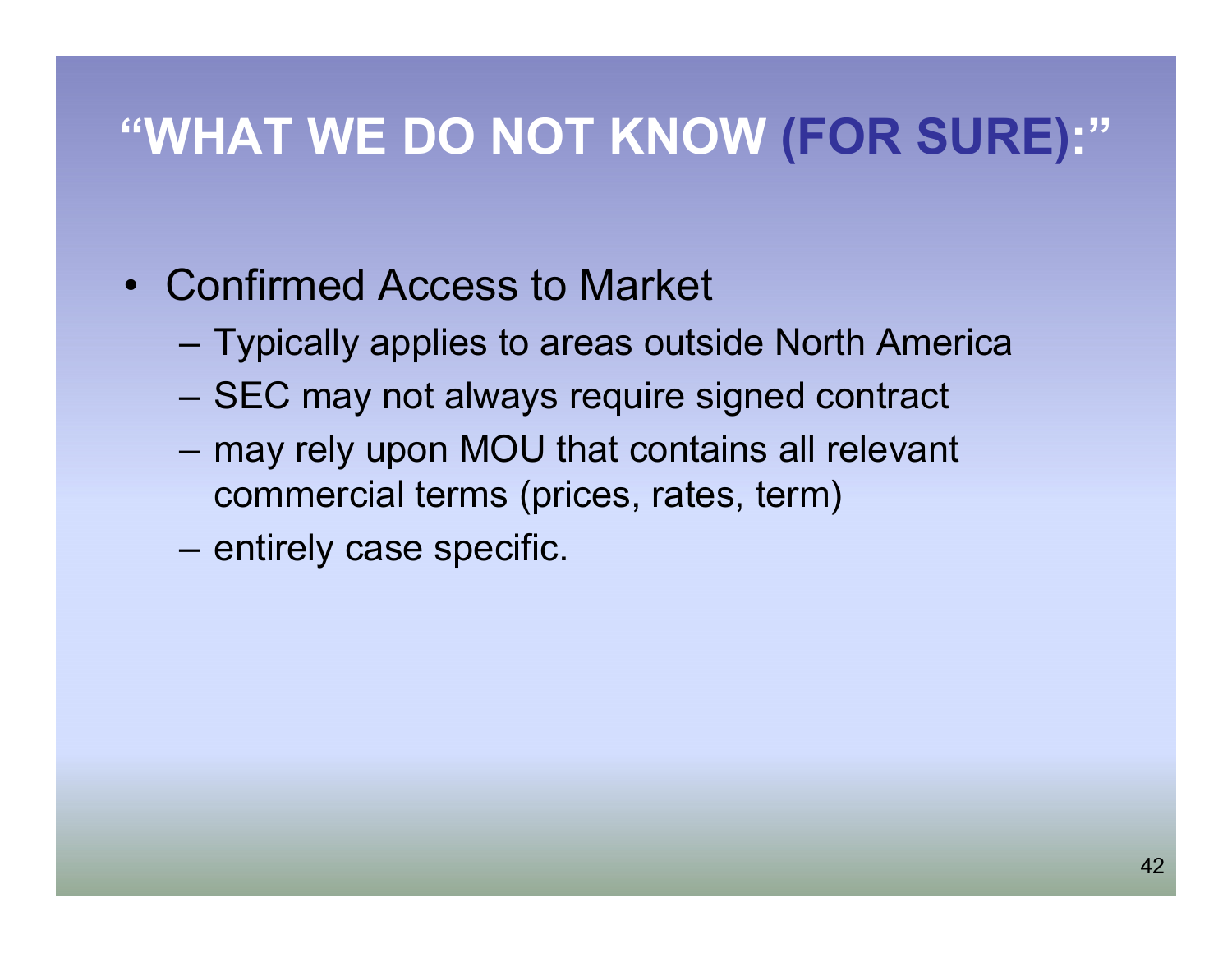- Gas-To-Liquids (GTL) Projects
	- Assume SEC will accept viability of project if sanctioned and approved by all parties but will allow reporting of only gas, condensate and NGLs and not liquid products (naphtha and diesel)
	- Further assume feedstock reserves must meet commerciality hurdle based on an internal transfer price.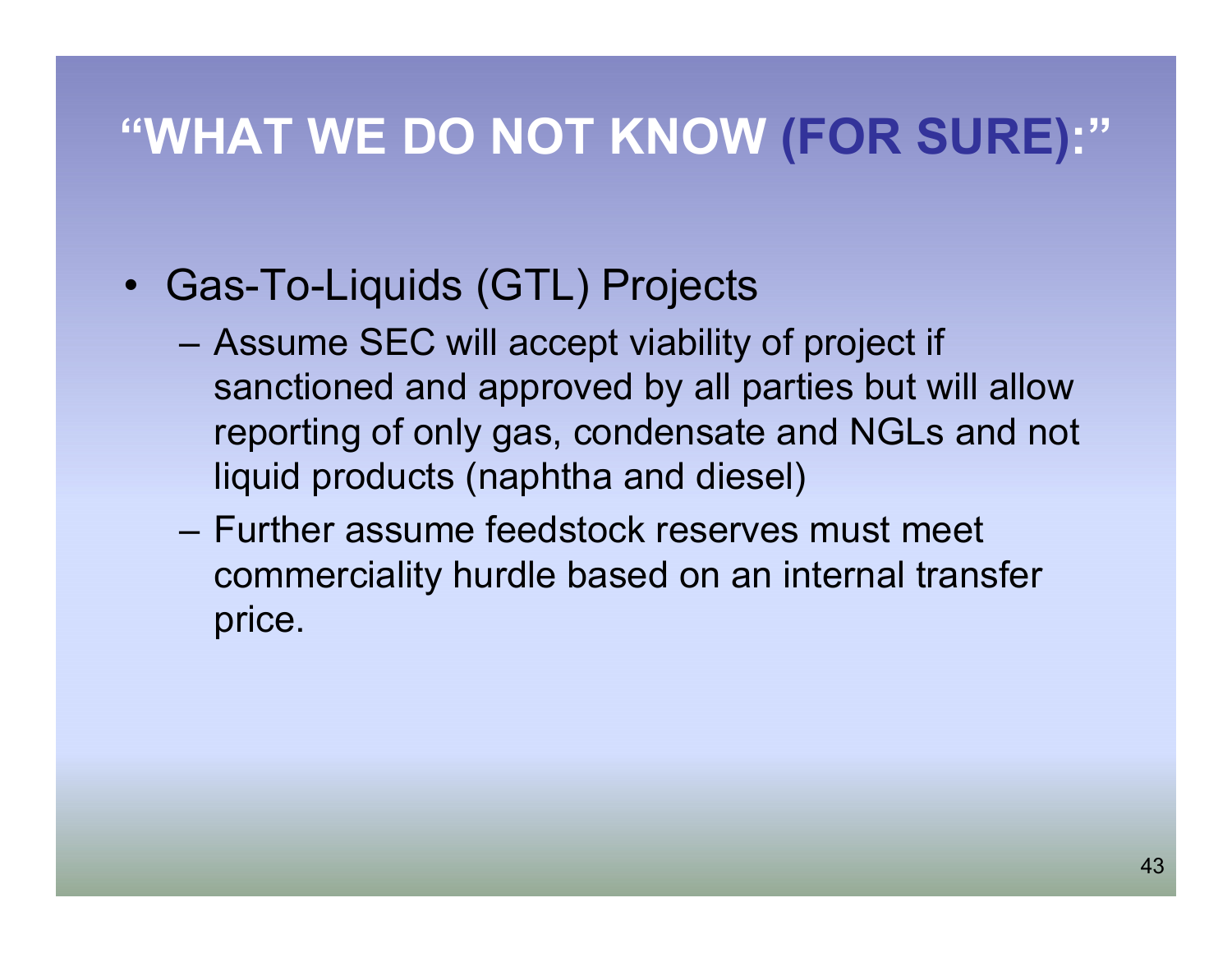- Contract License Terms
	- Should not project reserves beyond remaining term of a contract or license unless the issuing body (country) has established a track record of doing so
	- Project Sanctioning
	- Internal / External approved plan of development.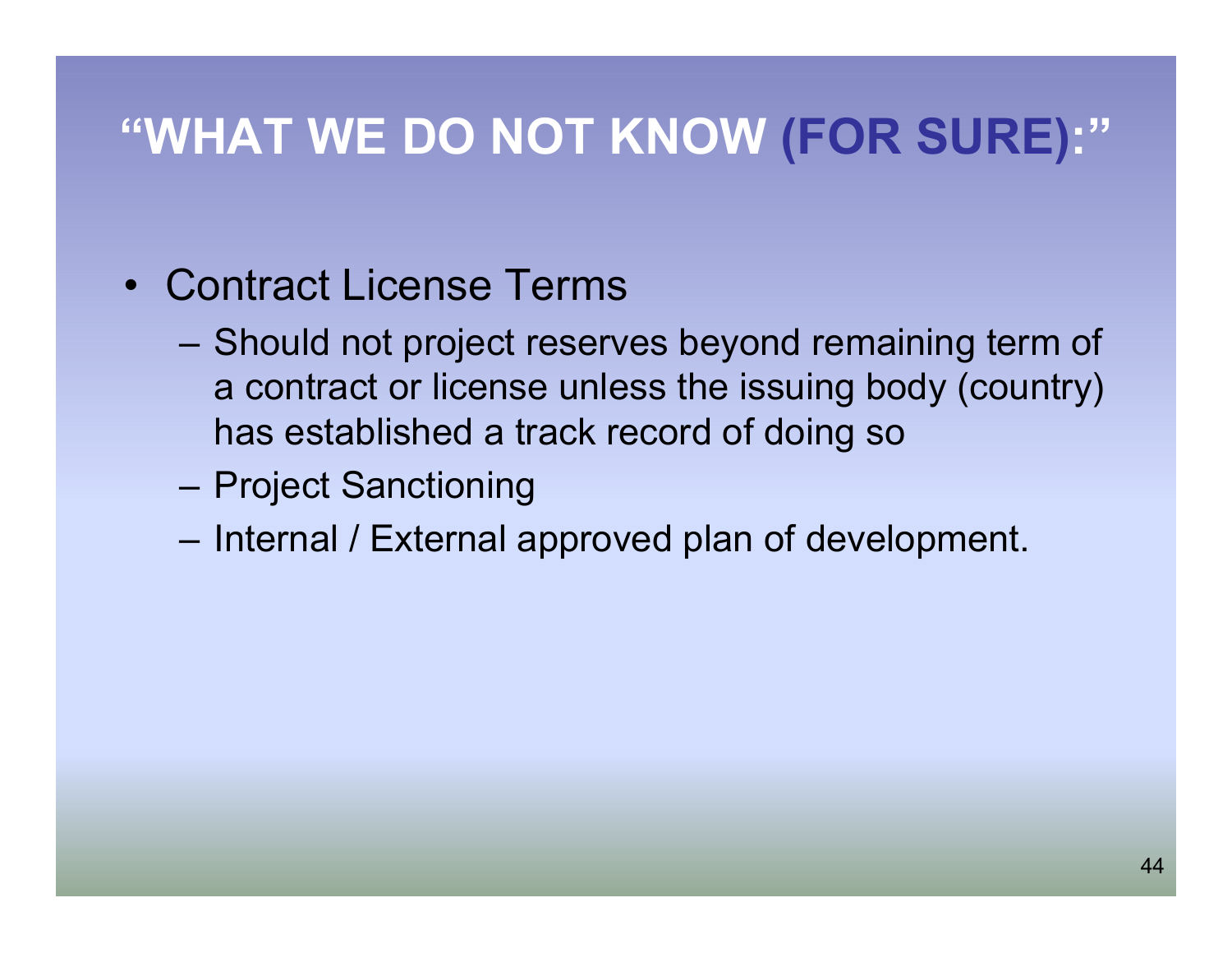## **Presentation Posted**

# at www.ryderscott.com www.ryderscott.com under "Presentations"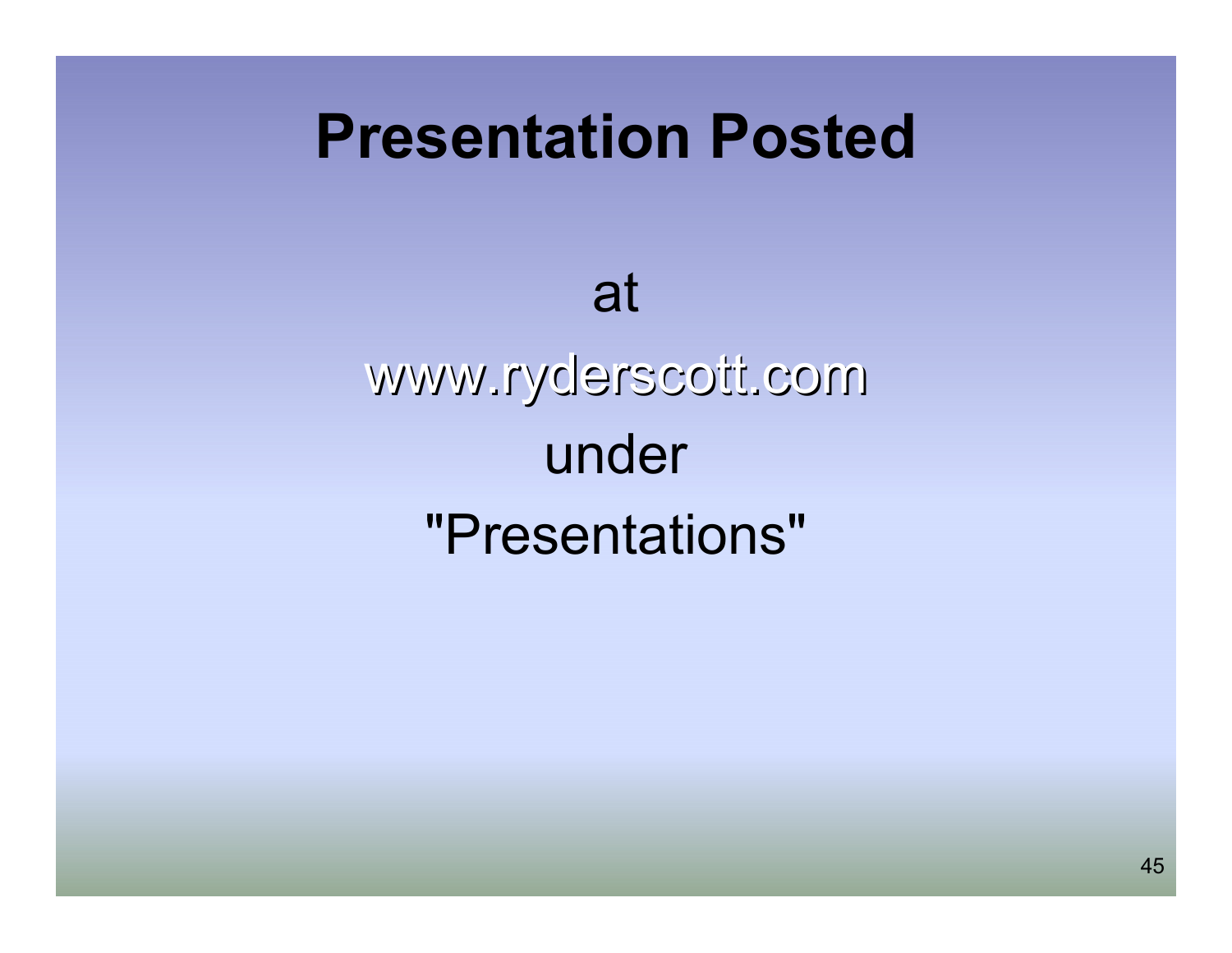# **Questions**

&

# **Comments**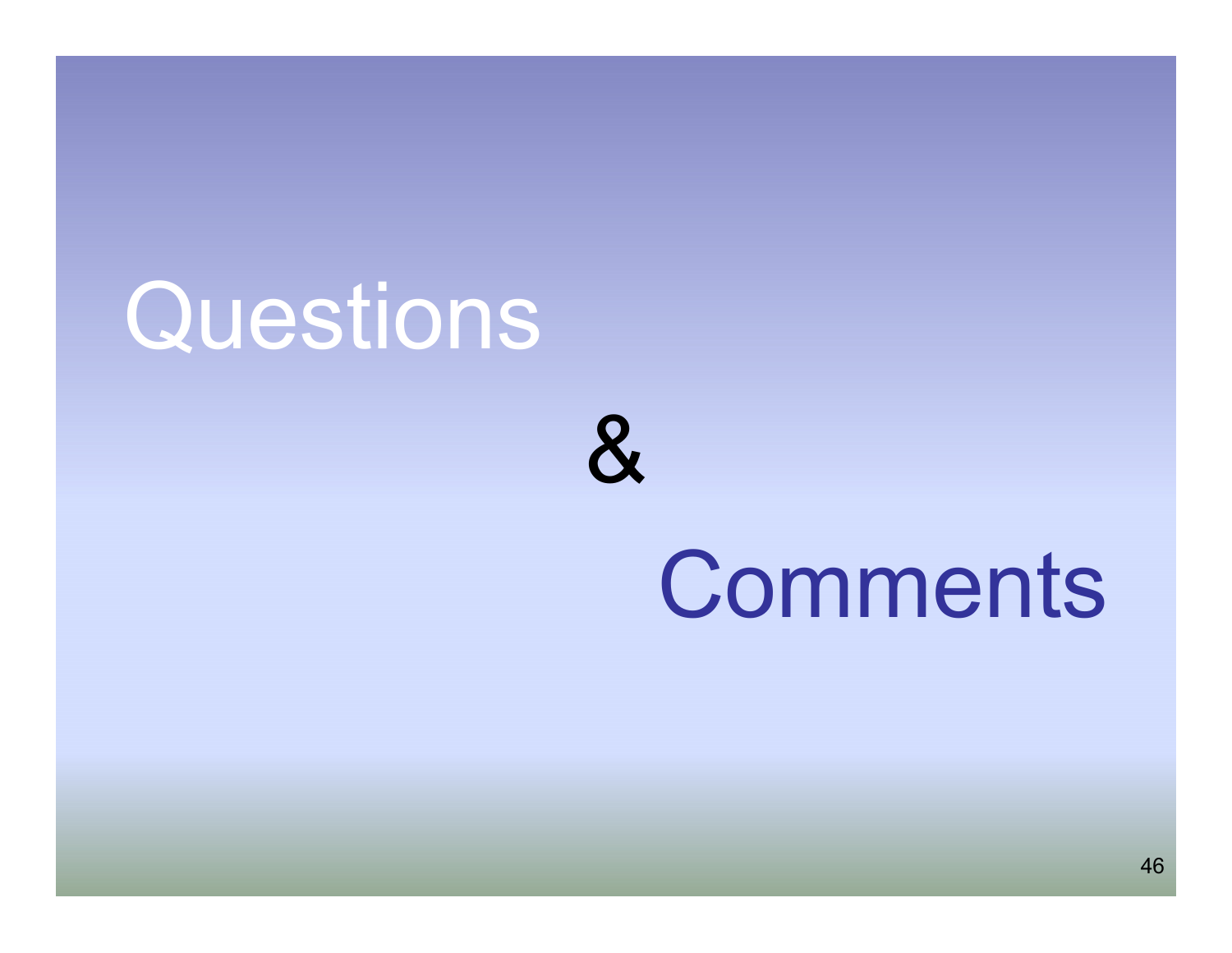## **Comparison of Various Reserves Definitions**

|                                                                         | CIM (Petroleum Society) (2002)                                                                                                                                             | <b>SPEIWPC (1997)</b>                                                                                                                                                                                                                                    | <b>Canadian NP 2-B</b> | US. SEC. Reg. S-X                         |
|-------------------------------------------------------------------------|----------------------------------------------------------------------------------------------------------------------------------------------------------------------------|----------------------------------------------------------------------------------------------------------------------------------------------------------------------------------------------------------------------------------------------------------|------------------------|-------------------------------------------|
| Intended purpose                                                        | General application and securities<br>reporting                                                                                                                            | General application                                                                                                                                                                                                                                      | Securities reporting   | Securities reporting                      |
| Qualitative<br>description of<br>certainty-proved                       | High degree of certainty                                                                                                                                                   | Reasonably<br>evaluated as<br>Reasonable certainty to be<br>commercially recoverable<br>economically<br>productive                                                                                                                                       |                        | Reasonable certainty<br>to be recoverable |
| Qualitative<br>description of<br>certainty-probable                     | Not proved, but equally likely that<br>remaining reserves will be higher or<br>lower than P+P                                                                              | Not proved, but<br>likelihood of<br>Not proved, but more likely than not to<br>existence and future<br>be recoverable<br>recovery - probable<br>reserves presented<br>on a risked basis                                                                  |                        | Not defined                               |
| <b>Qualitative</b><br>description of<br>certainty-possible              | Less likely to be recovered than<br>probable reserves                                                                                                                      | Less likely to be recovered than<br>probable reserves                                                                                                                                                                                                    | Not defined            | Not defined                               |
| <b>Quantification of</b><br>probability<br>associated with<br>estimates | $Proved \rightarrow P_{90}$<br>$P+P\rightarrow P_{50}$<br>$P+P+P\rightarrow P_{10}$                                                                                        | Proved $\rightarrow P_{90}$<br>$P+P\rightarrow P_{50}$<br>$P+P+P\rightarrow P_{10}$                                                                                                                                                                      | Not addressed          | Not addressed                             |
| <b>Application of</b><br>probability criteria<br>and aggregation        | Recognized that proved entity level<br>deterministic estimates are<br>commonly not $P_{90}$ . The probability<br>criteria are targeted at the aggregate<br>level reported. | Clear distinction that the numerical<br>probabilities are meant to apply to<br>probabilistic estimates only. Implied<br>that probabilistic estimates can be<br>aggregated probabilistically - no<br>clarification on summing deterministic<br>estimates. | Not addressed          | Not addressed                             |